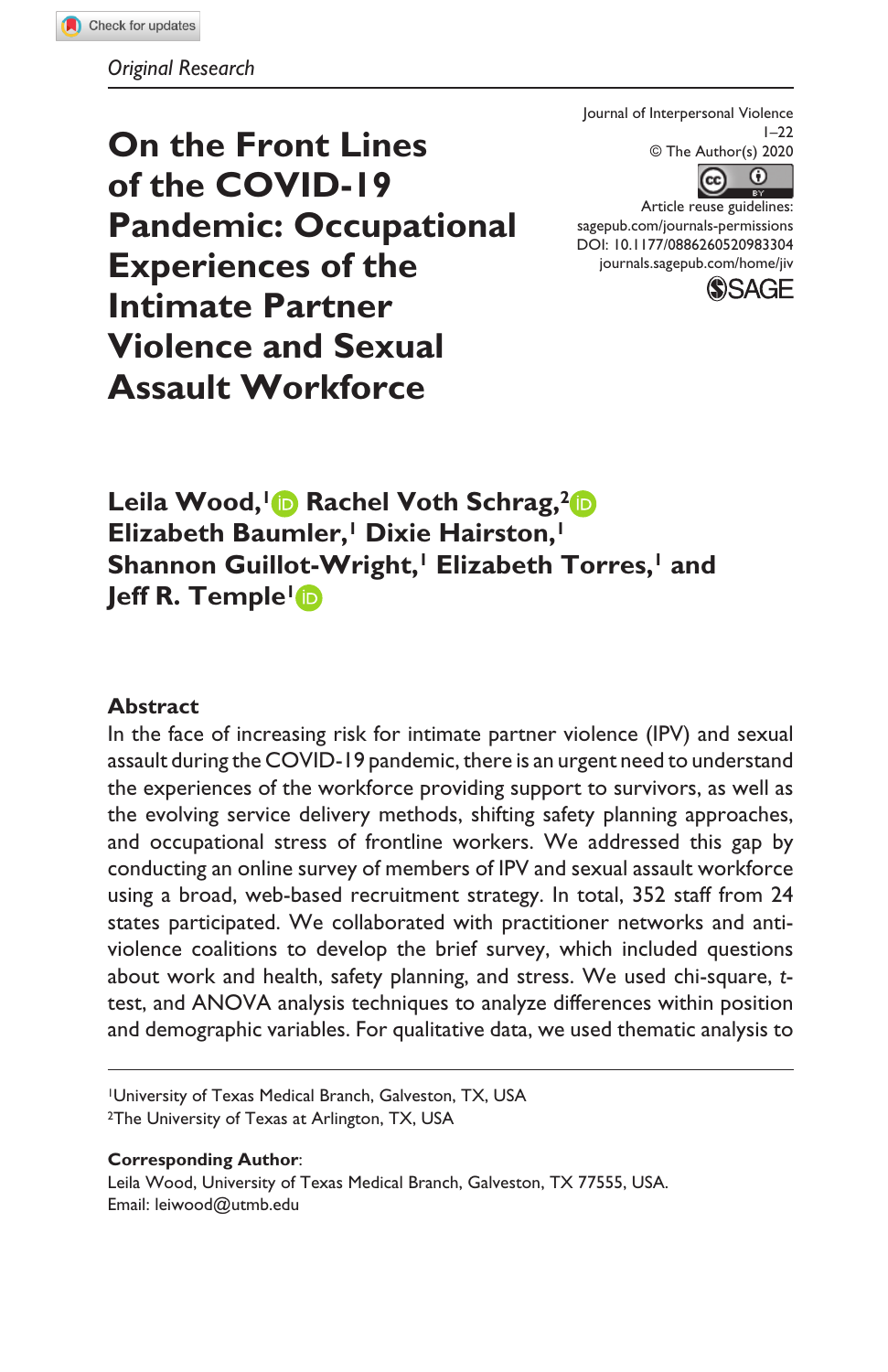analyze responses from four open-ended questions. The sample was majority female-identified (93.7%) and essential workers in dual IPV and sexual assault programs (80.7%). Findings demonstrated that since the pandemic began, IPV and sexual assault staff are experiencing more personal and professional stressors, perceive a decrease in client safety, and lack resources needed to help survivors and themselves. Common problems included a lack of food or supplies at home and work and housing and financial support for survivors. There was a 51% increase in the use of video conference for work, which contributed to workforce strain. Reductions in overall service capacity and a shift to remote service provision have implications for both survivors and staff. These findings suggest a critical need for additional training, infrastructure, and support for the IPV and sexual assault workforce. There is an urgent need to classify IPV and sexual assault staff as first responders and address the occupational stress associated with the COVID-19 pandemic.

#### **Keywords**

COVID-19 pandemic, domestic violence, sexual assault, occupational stress, telehealth

The COVID-19 (Coronavirus) pandemic has brought unprecedented challenges for large segments of the workforce, including health care providers, educators, and other essential workers. Less discussed, and arguably as or more strained, are the frontline workers focused on intimate partner violence (IPV) and sexual assault survivors. In addition to pre-COVID risks for occupational stress from low pay, work conditions, burnout, and secondary traumatic stress (STS) (Wood et al., 2019; Dworkin et al., 2016; Kulkarni et al., 2013; Slattery & Goodman, 2009), the IPV and sexual assault workforce now have to navigate the challenges of serving clients safely during "stay-athome" orders with additional risk to their personal health and safety. Preliminary evidence indicates that rates of IPV (Jaramillo, 2020; Piquero et al., 2020) and child maltreatment (Freidman, 2020) have increased during the COVID-19 pandemic, yet service access and reporting to formal entities may have declined (Boserup et al., 2020; Kaukinen, 2020; World Health Organization, 2020). Hotlines across the nation have seen a surge of use from people stuck at home in unsafe situations, with a lack of formal and informal support (Freidman, 2020; National Domestic Violence Hotline, 2020). Given the novelty and fast pace of COVID-19, there is little information about IPV/ sexual assault staff needs and experiences during the pandemic, a critical gap considering their role as public health first responders.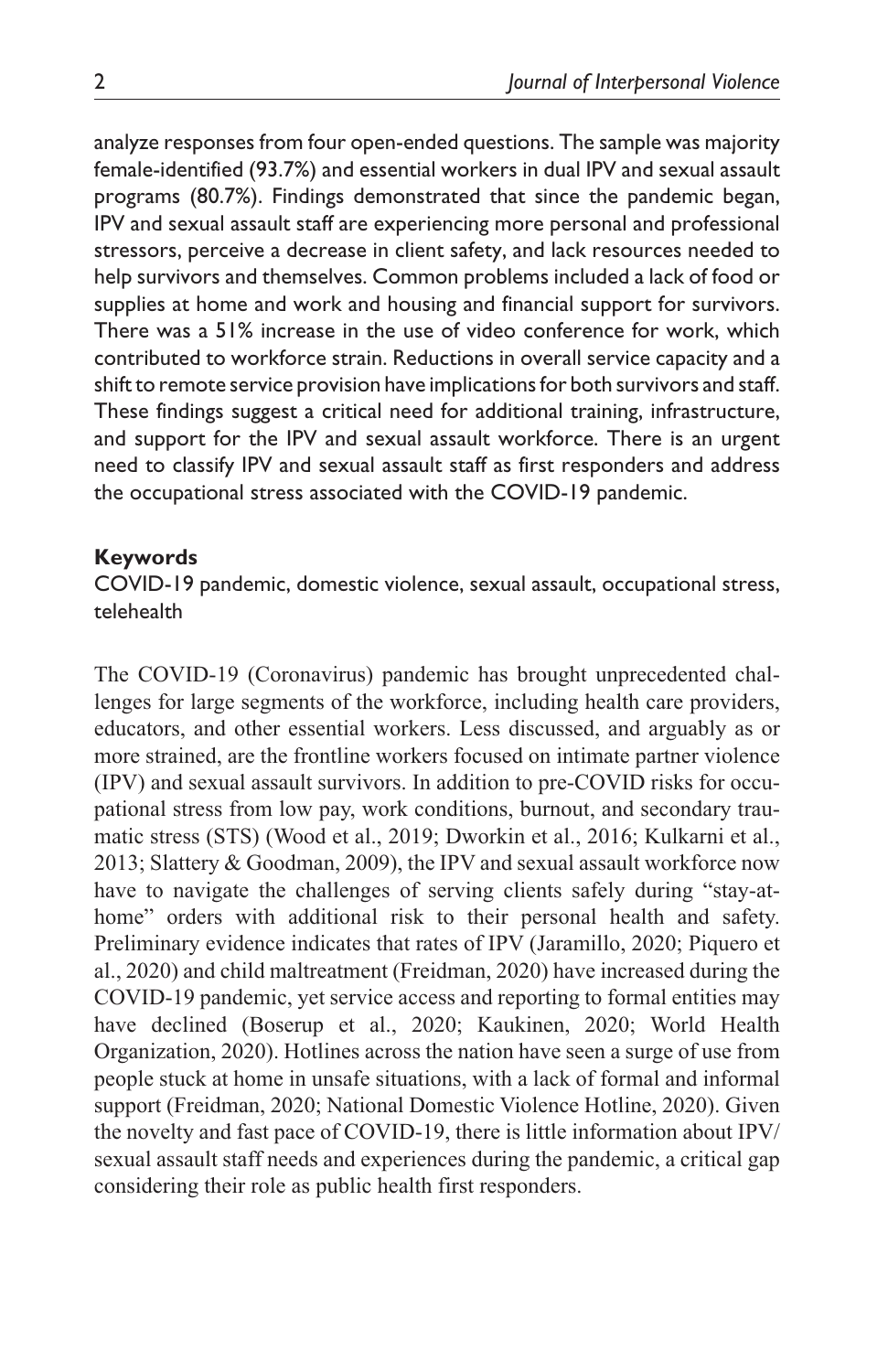19 pandemic.

Through housing, economic, and support services, sexual assault and IPV agencies serve principal roles in the health and safety of vulnerable families. To address the challenges of reaching survivors in rural areas and youth (Gray et al., 2015), agencies have recently begun adapting advocacy, counseling, and legal supports to be delivered via chat, text, or video (Brignone & Edleson, 2019; Glasheen & Schochet, 2016; Rempel et al., 2019). Many housing programs have also sought to adopt an advocacy model that is "mobile" and meets clients in their homes or location of their choice. These practice shifts, while gaining momentum, were not widespread before the onset of the COVID-19 pandemic (Brignone & Edleson, 2019; Eden et al., 2015; Nesmith, 2018; Rempel et al., 2019). A critical feature of virtual and in-person work in the IPV and sexual assault field is safety planning, or the collaboration between an advocate (supportive staff member) and survivor to develop a personalized plan to address immediate, specific risks faced by survivors of violence, with the aim of reducing the extent and impact of violence and abuse going forward (Campbell, 2002; Davies, 2009; Davies & Lyon, 2014; Messing et al., 2015). Safety planning, along with attending to housing and other basic needs, are critical components to a disaster response to IPV and sexual assault (First et al., 2017) during an event like the COVID-

The IPV and sexual assault workforce is noted for their dedication to the mission of their work to end violence (Wood et al., 2017)) and "good soldiering" by enduring difficult occupational experiences to meet the needs of the vulnerable population they serve (Bemiller & Williams, 2011). The workforce is primarily female, racially and ethnically diverse, and comprised of, in some estimates, 50% or more of survivors of interpersonal violence (Wood et al., 2017; Bemiller & Williams, 2011; Dworkin et al., 2016; Kulkarni et al., 2013; Slattery & Goodman, 2009). Workers in this field, like other human service sectors, are at high-risk for occupational stress, including burnout and STS (Voth Schrag et al., in Press; Slattery & Goodman, 2009). Recent research with the IPV and sexual assault workforce found higher workload, younger age, experience with microaggressions, and recent life stress to be predictive of burnout and STS (Voth Schrag et al., in press). Further, burnout is associated with higher turnover intention (Wood et al., 2019) while quality supervision, shared power, and coworker support predicted lower STS (Slattery & Goodman, 2009). The global pandemic has brought unprecedented challenges to meeting the needs of IPV and sexual assault survivors, and left the field with little information on how to equip the frontline staff to meet these needs. The context of the pandemic means that the IPV and sexual assault workforce has to shift both practice model and approach; which, for a workforce already under significant strain, may create additional risks for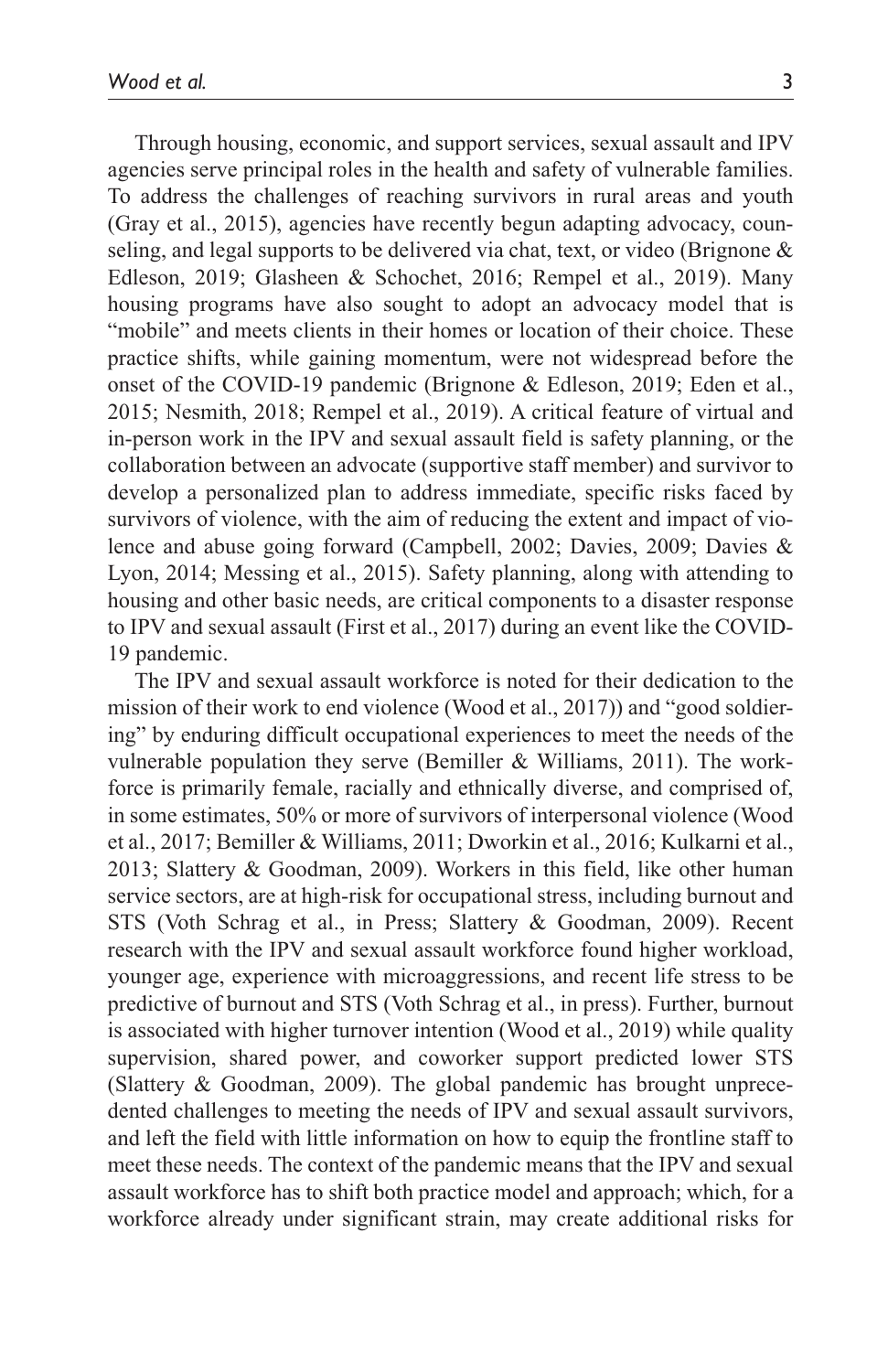occupational stress. Thus, information is urgently needed to understand the experiences of those working in IPV and sexual assault services during the COVID-19 pandemic. To address this gap in knowledge, we conducted a national survey of the IPV and sexual assault workforce to learn about occupational stress, service adaptation (e.g., approaches in safety planning), and occupational and personal needs during the COVID-19 pandemic.

# **Method**

We used a broad recruitment strategy to reach any staff, age 18 or older, working in an IPV or sexual assault-oriented agency, including promoting through social media, email, print flier, web announcement, and word-ofmouth by the study team, local agencies, and state coalitions. Three state coalitions distributed the study announcement on various listservs to staff via email and social media. The study was advertised as an anonymous safety and work study for professionals. In all, 352 staff from 24 states and the District of Columbia participated. The survey was administered via Qualtrics. Participants had the option to sign up for a gift card raffle in a separate survey. Survey questions were voluntary, and the research study was approved by the (blinded) institutional review board.

# *Measures*

The survey tool was developed by the study team in consultancy with practitioner networks and state anti-violence coalitions. Questions on the survey were anchored by two time periods: before and after the COVID-19 pandemic, with the data of March 13 (the date a state of emergency in the home state of the study was established) provided to mark the beginning of the pandemic. The survey included questions on worker demographics (age, race/ethnicity, gender, age, position at work, type of agency), work, and health (have you been tested for coronavirus? Did you lose your job or have your hours/reduced? Did anyone in your immediate family lose their job or have hours reduced?), client safety and safety planning strategies (Thinking about your clients overall: How has their safety from violence, threats, stalking or abuse changed since the Coronavirus pandemic began?), safety strategies employed to help clients since the onset of COVID-19 (Trying to avoid conflict with the people they live with, encouraging them to stay in another home or residence, suggesting using a hotline, chat, or text service from a social service agency), technology use at work before and after the pandemic, occupational stresses, and needs for working with violence survivors during the pandemic.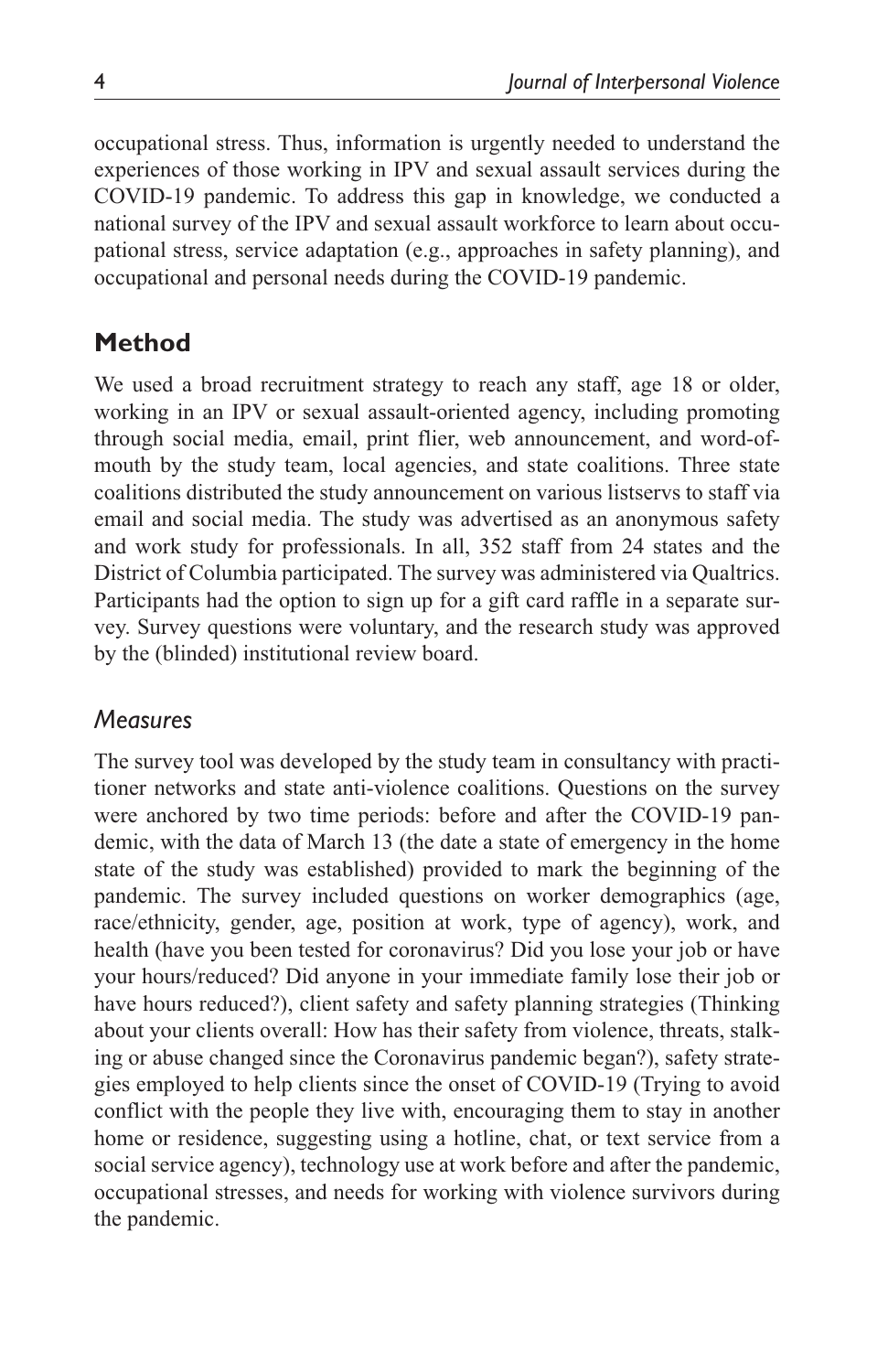## *Data Analysis*

To assess differences between position and demographic variables, groups were evaluated using chi-square, *t*-test, and ANOVA analysis techniques to examine if there were any significant differences between groups. We selected position and demographic variables for analysis that were significant in previous studies (Wood et al., 2017; Kulkarni et al., 2013). Four open-ended questions were analyzed thematically (Braun & Clarke, 2006), through a combination of inductive (e.g., themes identified organically from the data) and deductive (e.g., pre-established themes based on the categories) theme development. Researchers reviewed the codes and generated a list of themes. One team member coded all 1,080 responses based on those themes, including exemplar quotations, and counts of participant comments reflecting each theme. A second researcher reviewed the themes and counts coded by the first researcher. The team then negotiated to consensus around discrepancies related to themes and meanings.

## **Results**

As shown in Table 1, survey respondents were majority female, working in a dual domestic violence/sexual assault program in one of 24 states, with the majority (81.5%) from the study team state. The average age of participants was 40.4, with a range from 20 to 85. Of those physically going into the office for work, 76.6% reported having adequate personal protective equipment (PPE).

|                           | N   | ℅              |
|---------------------------|-----|----------------|
| Gender                    |     |                |
| Male                      | 18  | 5.1            |
| Female                    | 328 | 93.7           |
| Other                     | 4   | $\mathsf{L}$   |
| Race/ethnicity            |     |                |
| Black/African American    | 29  | 8.4            |
| Hispanic or Latino/a      | 72  | 20.7           |
| Asian or Asian American   | 9   | 2.6            |
| White/Caucasian           | 214 | 61.7           |
| Multiracial               | 16  | 4.6            |
| Additional race/ethnicity | 7   | $\overline{2}$ |

**Table 1.** Participant Demographics.

(*continued*)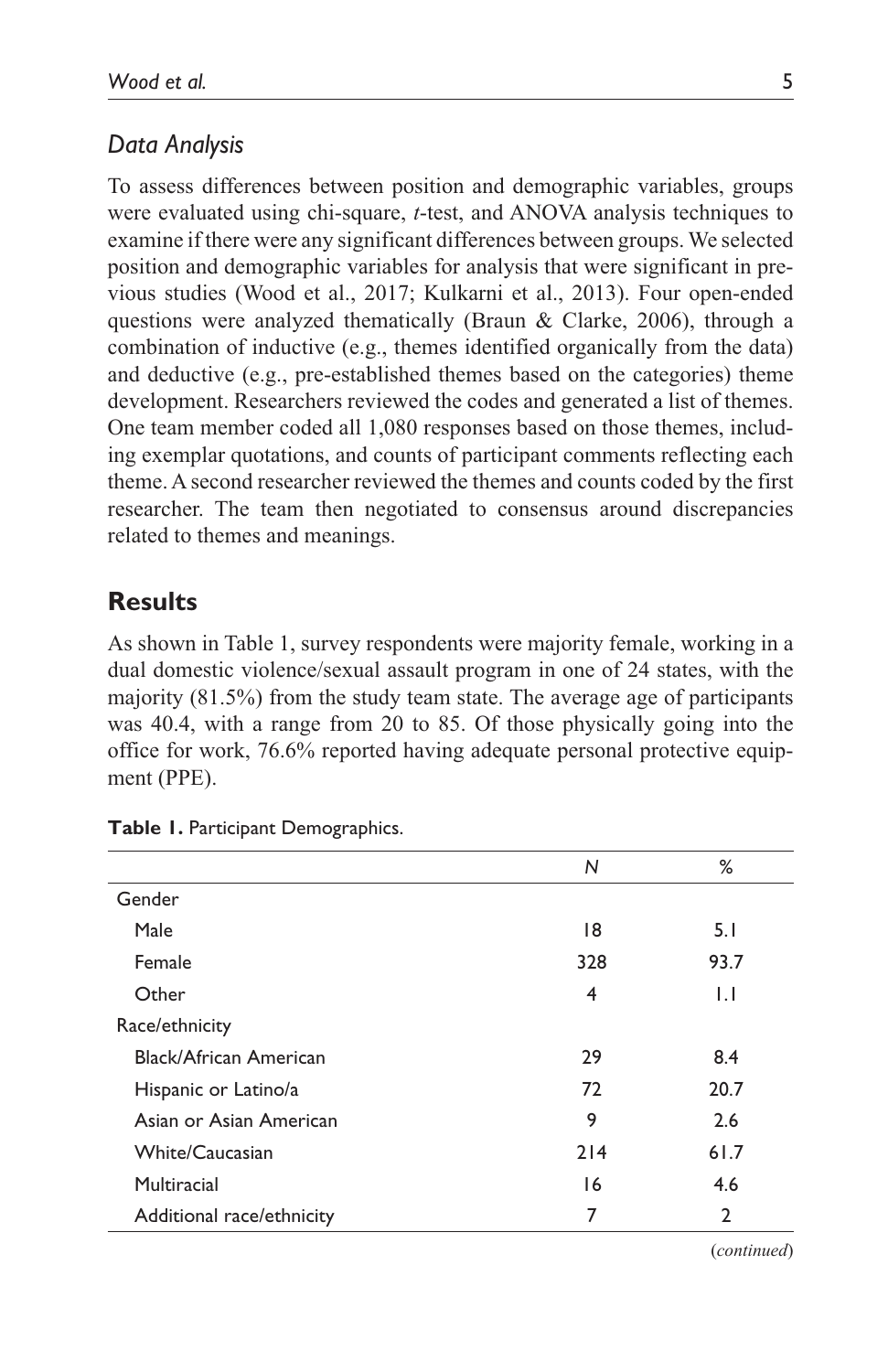|                                             | N               | %    |
|---------------------------------------------|-----------------|------|
| Type of agency                              |                 |      |
| Domestic Violence Program                   | 110             | 31.3 |
| Sexual Assault Program                      | $\overline{13}$ | 3.7  |
| Dual Family Violence/Sexual Assault Program | 195             | 55.4 |
|                                             | N               | %    |
| Campus Program for DV/SA                    | 34              | 9.7  |
|                                             |                 |      |
| Work position                               | N               | $\%$ |
| Advocate/case manager                       | 2               | 34.5 |
| Counselor/therapist                         | 56              | 16   |
| Prevention educator                         | 29              | 8.3  |
| Administrator                               | 39              | 11.1 |
| Leadership                                  | 75              | 21.4 |
| Other                                       | 3 I             | 8.8  |
| Work location                               |                 |      |
| Office                                      | 63              | 17.9 |
| Telecommute from Home                       | 162             | 46.2 |
| Both Office and Home                        | 117             | 33.3 |

#### **Table 1. continued**

# *Health and Economic Impact of COVID-19*

Nearly 5% of workers had lost their jobs or had a reduction in hours since the pandemic began, and 33.8% had someone in the household lose their job or experience a reduction of hours. The vast majority of the sample (96%) had not been tested for COVID-19 during the time of the survey and only 5% had a family member who had been tested. Out of 254 open-ended responses, 147 participants mentioned problems accessing supplies and food. One participant shared "Certain food items and household supplies have been difficult or impossible to obtain." Another added "Having issues finding cleaning supplies. Also as a diabetic, I can't find the alcohol pads I use after testing." Forty participants noted personal financial strain as a concern, including loss of family income, such as "Household income has decreased due to my partner's work hours reducing significantly due to the Coronavirus pandemic. So far, I have been able to purchase food and have only struggled to find sanitizing supplies." Another participant mentioned: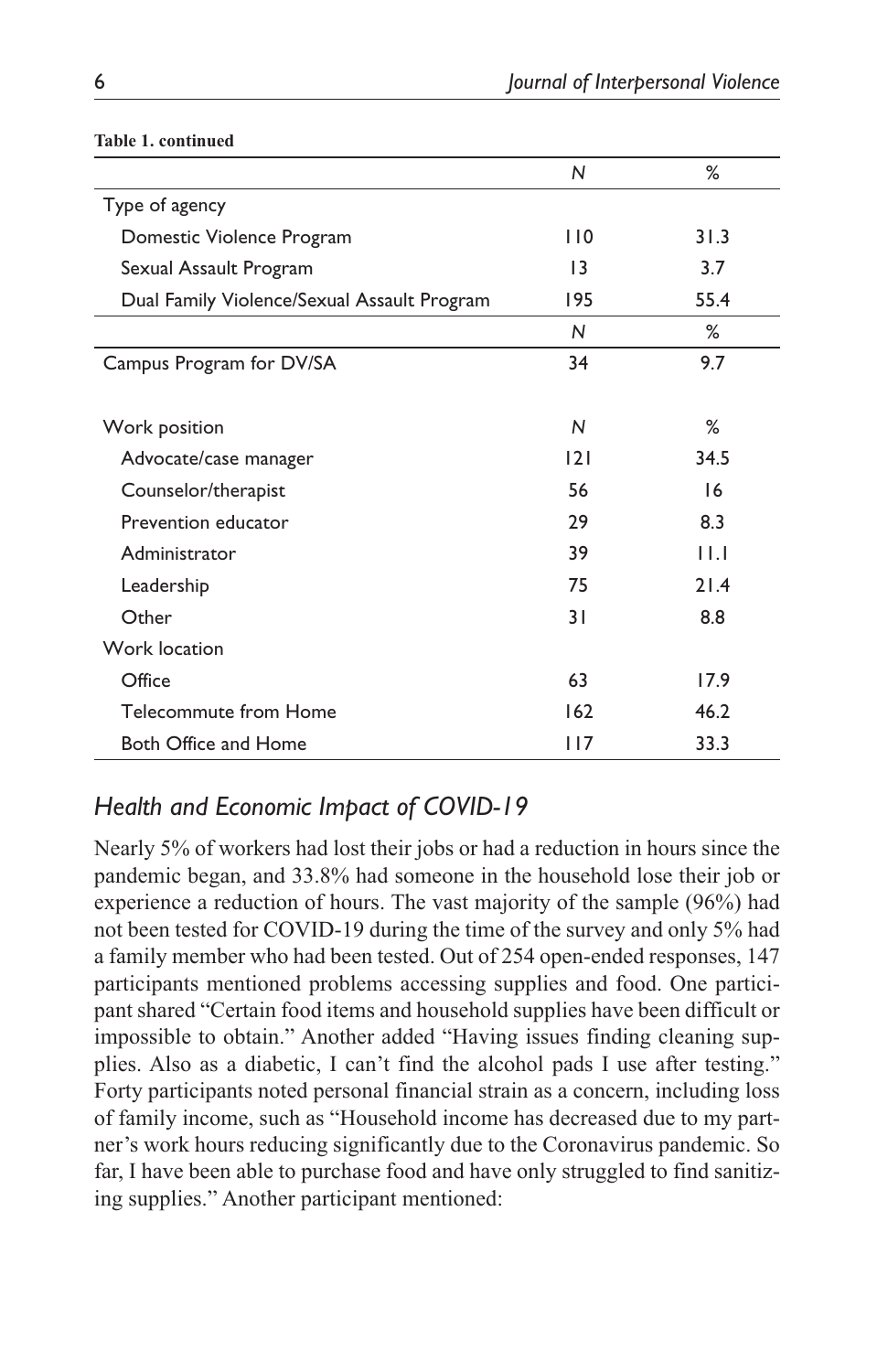As a part-time employee, I have been doing "gig" work—primarily Instacart. Since the pandemic, I have been weary of being in the grocery store as I still am actively working on site at a DV agency. Due to this, I have not been able to make as much side money as I usually do.

Eighteen survey takers referenced increased anxiety and stress as a health impact, sharing the pandemic has been "Very minimal impact for me personally, but have definitely felt very anxious and struggled in that way." A total of 35 participants stated they had no problems with food or resources since the pandemic began. "I have been blessed and did not experience any problems during the pandemic." Notable, but less frequent concerns included lack of childcare, health and health care access, and concerns over being an essential worker:

My issue is with childcare. I have two daycare aged children and both myself and my husband are essential workers. I have had to reduce my work hours with the blessing of my employer due to not having access to childcare. This has financially affected my family.

Finally, one participant shared how the lack of supplies impacted her ability to serve survivors, sharing she had "Difficulty purchasing certain food or supplies for home. I am the Director of a clinic providing sexual assault examinations, however, have had difficulty purchasing supplies needed for PPE, hand sanitizers, cleansers, and long shipping times related to this."

|                                                                  |     | Pre-pandemic | Post-pandemic |      |      |
|------------------------------------------------------------------|-----|--------------|---------------|------|------|
| <b>Technologies Used</b>                                         | N   | ℅            | N             | %    | P∗   |
| Video conference platform like Zoom,<br>Web-ex, or Go to Meeting | 25  | 7.1          | 204           | 58.0 | .000 |
| Texting with clients                                             | 73  | 20.7         | 126           | 35.8 | .000 |
| Computer chat with clients                                       | 13  | 3.7          | 75            | 21.3 | .000 |
| Emailing with clients                                            | 193 | 54.8         | 235           | 66.8 | .000 |
| Phone calls with clients                                         | 286 | 81.3         | 293           | 83.2 | .286 |
| Skype or Facetime with client from phone                         | 9   | 2.6          | 50            | 14.2 | .000 |
| Other                                                            | 16  | 4.5          | 28            | 8.0  | .014 |

**Table 2.** Work Technology Changes.

*Note*. \**p*-value from paired *t*-test of significance of pre-pandemic versus post-pandemic.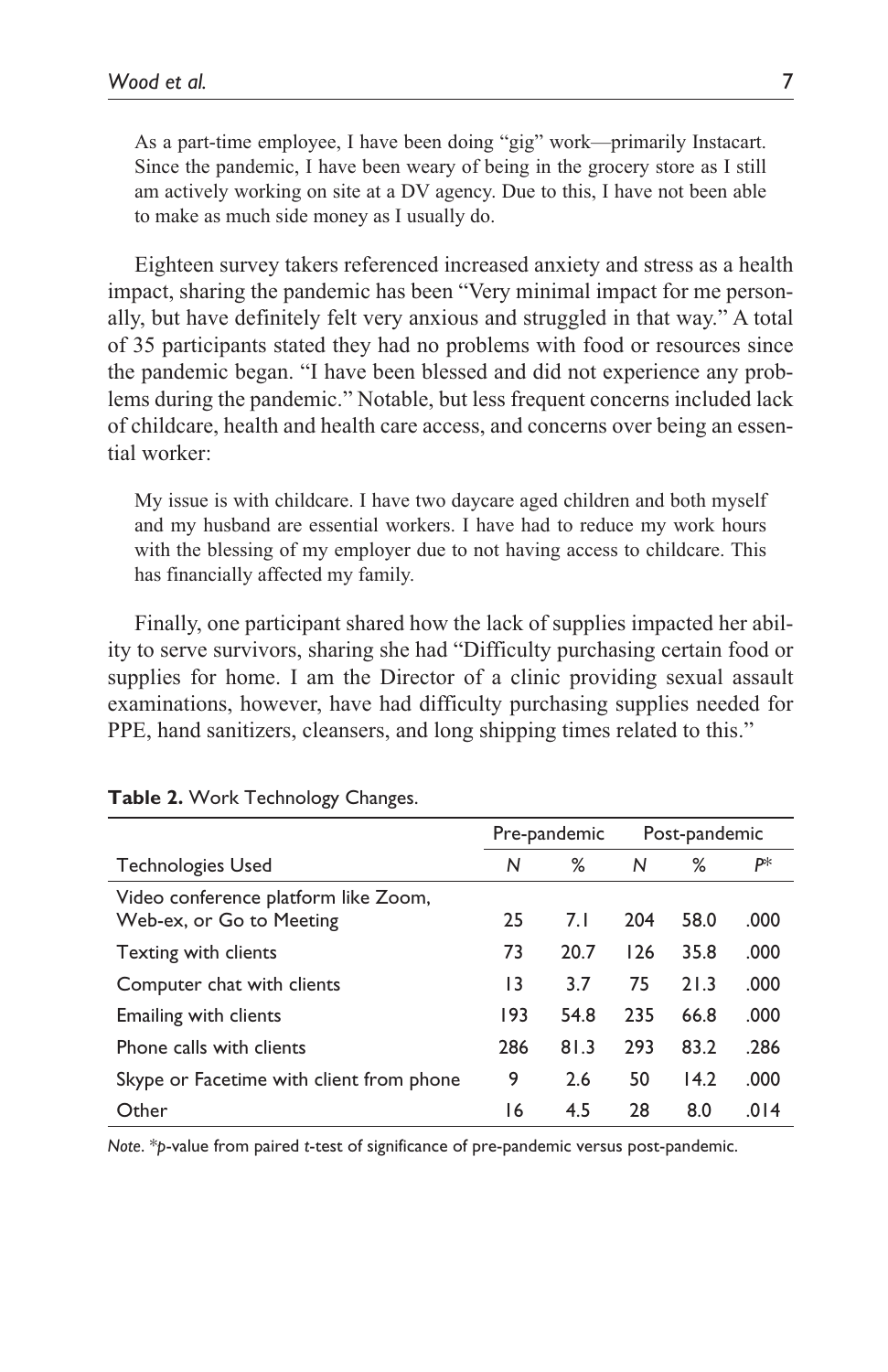## *Work Changes During COVID-19*

The large majority of participants (80.7%) reported being considered essential workers related to stay-at-home orders in their home communities. There was a significant difference observed in essential worker status between those with the job title "prevention educator" and those with other job titles. Of those who reported that their job is considered "essential" in relation to stay-at-home orders, 5% identified their job role as prevention educator, compared to 21% of those reporting their job is not considered essential. As shown in Tables 2 and 3, a major work change was an increase in technology use. Participants reported a 51% increase in use of video conferencing with clients since the pandemic began; 15% increase in texting; 17% increase in computer chat; 12% increase in emailing clients; and 11.6% increase in use of video calling (Skype; Facetime).

We found no significant association between work positions and frequencies of technology use. In 280 open-ended responses about how their jobs had changed since the pandemic began, over 90 indicated participants indicated that they transitioned to providing services via telework/telehealth, leading to adjustment in work approach, as one counselor shared:

I now provide remote therapy services. I have had to learn a completely new platform in order to provide services to clients. I have had to adjust my modalities and dependence on non-verbal communication. A lot of the therapy goals have shifted to crisis intervention related to this pandemic.

Several open-ended responses noted the difficulty of the transition to virtual services for clients, including concerns about safety and technology access.

Clients are not as comfortable using the phone or technology for individual sessions. It is not as easy to gauge how clients are doing without being able to see them if they do not have the technology to use an online platform (or choose not to use it).

Another survey taker shared about the safety challenges brought by the transition to telehealth, sharing "Establishing safety with clients while meeting via Zoom is different since before they would come into my office and there were no fears of being interrupted or overheard by the perpetrator."

As noted by 78 participants, a related change was the transition to working remotely from home. This move created personal complications for staff, for example when one respondent "had to move to work remotely from home. Trying to have a private space to conduct tele-therapy as I live in an apartment with my family." The transition to remote work met additional resource needs, as one participant shared.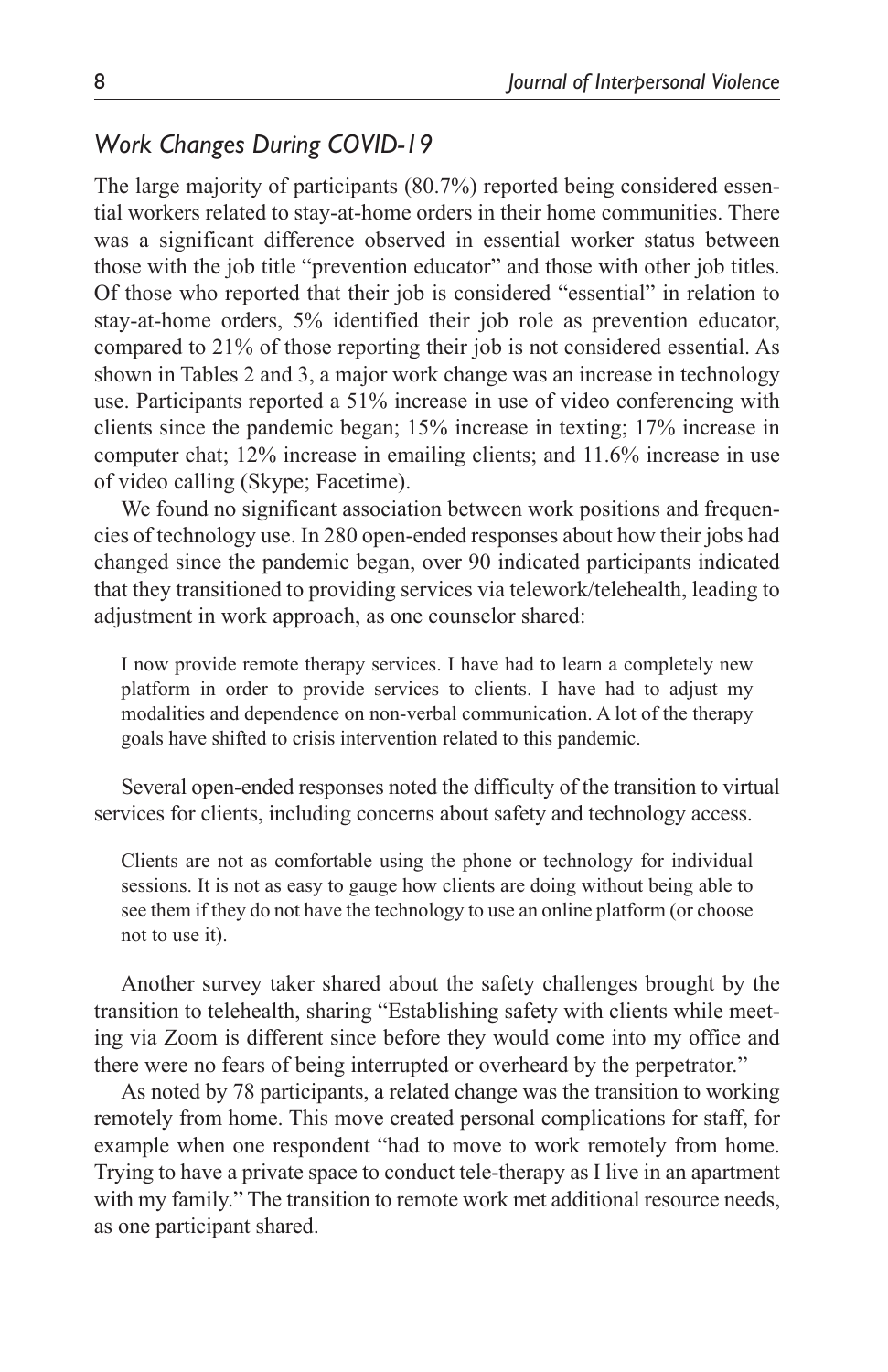| $\frac{1}{2}$                                      |                     |                |                   |
|----------------------------------------------------|---------------------|----------------|-------------------|
|                                                    |                     | % Once/A Few   |                   |
| Frequency of Technology Use During COVID-19        | % Daily             | Times a Week   | % One Time        |
| Video conference platform like Zoom, Web-ex, or Go |                     |                |                   |
| to Meeting                                         | 26.8                | 59.7           | 13.4              |
| Texting with clients                               | 35.3                | 59.7           | 5.0               |
| Computer chat with clients                         | 27.5                | 49.2           | 23.2              |
| Emailing with clients                              | 38.3                | $\overline{5}$ | 0.6               |
| Phone calls with clients                           | 59.8                | 36.3           | 3.8               |
| Skype or Facetime with client from phone           | I5.2                | 65.2           | 19.6              |
|                                                    | % Very Challenging/ | % A Little     | % Not             |
| Challenge Level of New Technology                  | Challenging         | Challenging    | Challenging       |
| Video conference platform like Zoom, Web-ex, or Go |                     |                |                   |
| to Meeting                                         | 44.4                | $rac{8}{4}$    | $\frac{8}{2}$     |
| Texting with clients                               | 12.3                | 27.3           | 59.5              |
| Computer chat with clients                         | 31.9                | 29.0           | $\overline{39}$ . |
| Emailing with clients                              | $\frac{1}{2}$       | 22.8           | 65.5              |
| Phone calls with clients                           | 17.5                | 32.2           | 50.3              |
| Skype or Facetime with client from phone           | 37.8                | 35.6           | 26.7              |
|                                                    |                     |                |                   |

Table 3. Changes in Technology Use During COVID-19 Pandemic. **Table 3.** Changes in Technology Use During COVID-19 Pandemic.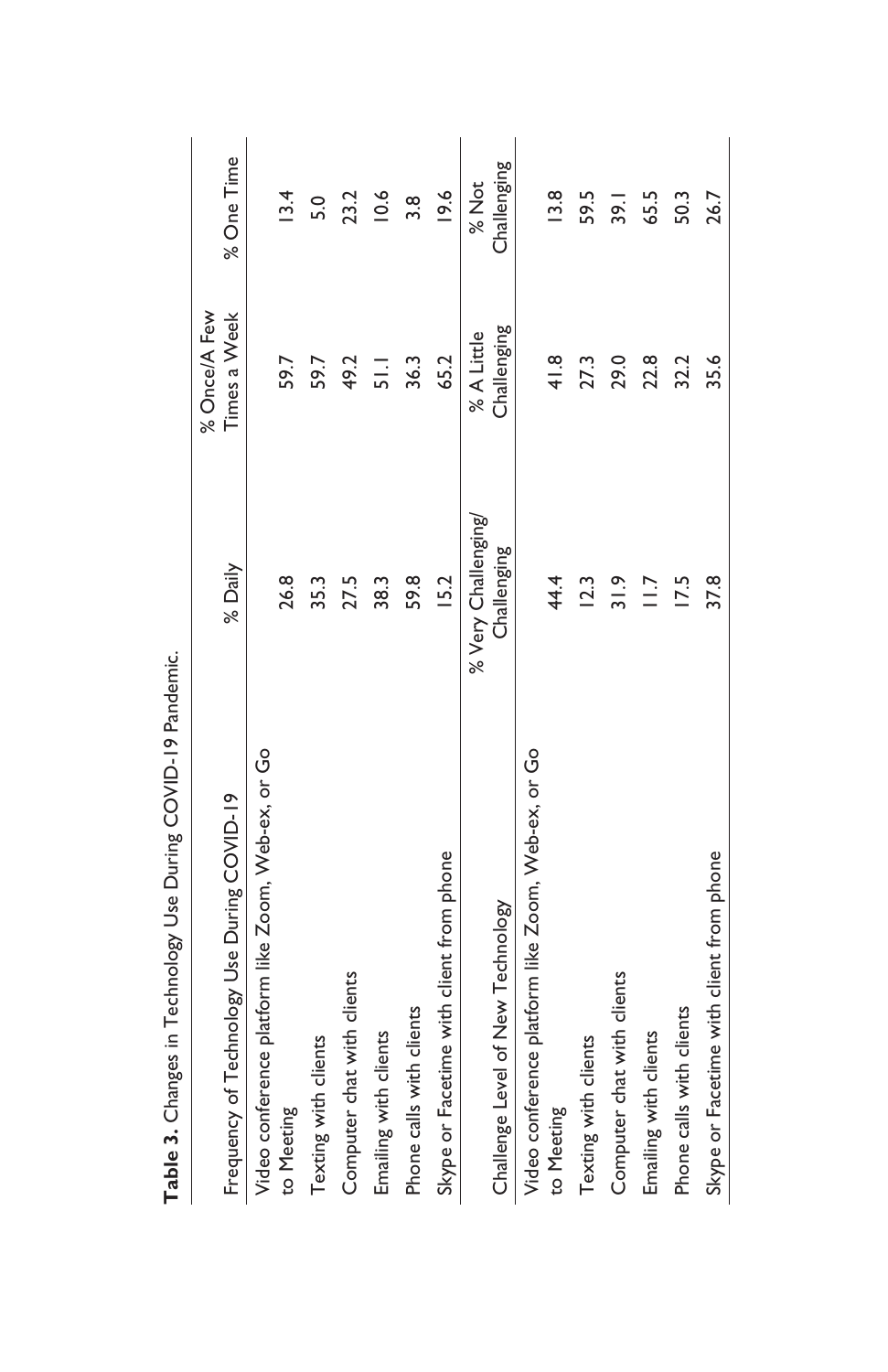I am working from home, so I had to adjust with technology and get internet connected at my home. We have had to gather a new set of resources to refer our clients to because of the pandemic, and our clients have different types of issues related to the pandemic.

Additionally, the transition to working from home created changes in work and coping approaches.

I am grateful to be able to work from home, but it has significantly changed the way I work. A huge part of my self-care at work was chatting with my coworkers after a hard session or just popping into offices to say hi during breaks. Also, not being able to be physically present with clients is challenging, and many don't want to or can't do video so we are left with phone counseling which is very different.

Another major work change referenced by 76 participants was the reduced service availability and access for clients, as the COVID-19 pandemic led to "less resources available and more people in greater need." The transition away from in-person services decreased the ability of agencies to provided core client services. "I conduct assessments face to face, but now have to do them by phone. My assessments were cut in 1/3." The decline in clients able to use and engage in services created stress for both staff and clients.

I work at a hotline, so people are already in crisis when they call us, but they're more escalated right now. We've been getting a lot more non-dv/sa/ht related calls from the Spanish speaking and immigrant population who are terrified, broke, and need financial resources, of the 10–15 shelters we used to refer to besides ourselves, there are only two INCLUDING US [emphasis is participant's] that are open as usual. All others have either closed or are only accepting a certain demographic/locality of people. My job has gone from saying "no, but try this" to "I don't know, but stay connected." It's hard.

Additional workplace changes noted increased responsibilities and longer hours (27 participants), increases in safety and health protocols (23 participants), and changed tasks (20 participants).

## *Workplace Stress*

As shown in Table 4, the vast majority (94.6%) of participants reported their jobs were at least a little bit stressful before the pandemic began. Over 84% reported at least some increase in stress since the pandemic began, with 23.9% reporting work was a lot more stressful. No significant differences emerged for stress since the COVID-19 pandemic based on agency type (sexual assault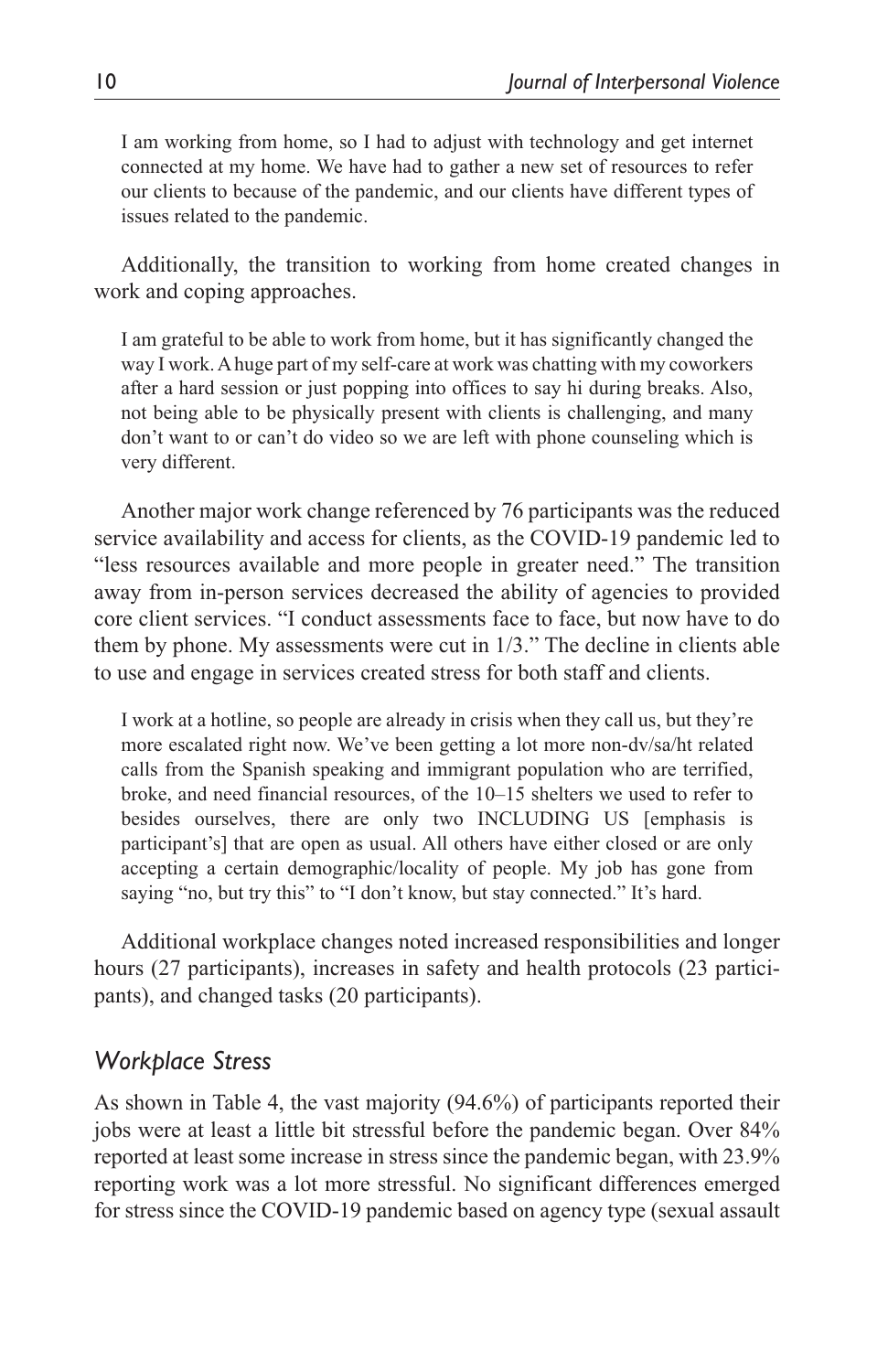only; IPV only and dual IPV/sexual assault programs), perception of client safety, and work location (remote/not remote). There were differences in those reporting increased stress by job type (advocate/case manager, counselor, prevention educator, administrator), although these differences did not reach the level of statistical significance ( $p = .05$ ). Stress increased for those reporting both low and high pre-COVID-19 stress levels (refer to Table 4).

In responding to what would best help reduce stress at work during the pandemic, 48 participants noted the need for additional resources from their agency. "Getting the funding and support for technology needed for my staff would help reduce my stress at this point." Specifically, financial resource needs such as "Increased funding instead of cuts in victim services funding, such as VOCA, VAWA and other crime victim streams of funding. I hate to even ask for PPE's. We made our own masks but not sure how effective they will be." In 260 unique responses, main themes included a need for better communication (37 participants), more resources for clients (31 participants), and support for worker mental health/addressing occupational stress (28 participants. One participant summed up communication needs, stating they would like "A clear path forward … clarity from leadership about when we are returning to the office and how that will be done safely. Being able to plan around these timelines and guidelines would be very helpful." With respect to a need for client resources, a participant shared that they would be helped by "Having more resources to give my clients for Financial Assistance and Free Housing and Free Internet and Computers/Tablets." The following communicates the need for staff support:

I have worked many hours around the clock and on the weekends. We were short-staffed prior to COVID. I can honestly say I have worked tirelessly to make sure all clients and staff are safe and will continue to do so. I just wish I would be able to take rest time but at this time I am unable to do so. Also the challenge of people tiring of the social distancing and keeping the staff focused on continuing to be safe. I also have people call each day and say it is a hoax and everything should go back to the way it was before. Many challenges.

|                                | Low Job Stress<br>Pre-pandemic<br>$(N = 176)$ |      | Moderate to High Stress<br>Pre-pandemic<br>$(N = 175)$ |      |  |
|--------------------------------|-----------------------------------------------|------|--------------------------------------------------------|------|--|
| Job Stress Level Post Pandemic | N                                             | ℅    | N                                                      | ℅    |  |
| No Change in stress level      | 31                                            | 17.6 | 23                                                     | 13.I |  |
| Higher stress level            | 145                                           | 824  | 152                                                    | 86.9 |  |

#### **Table 4.** Changes in Job Stress.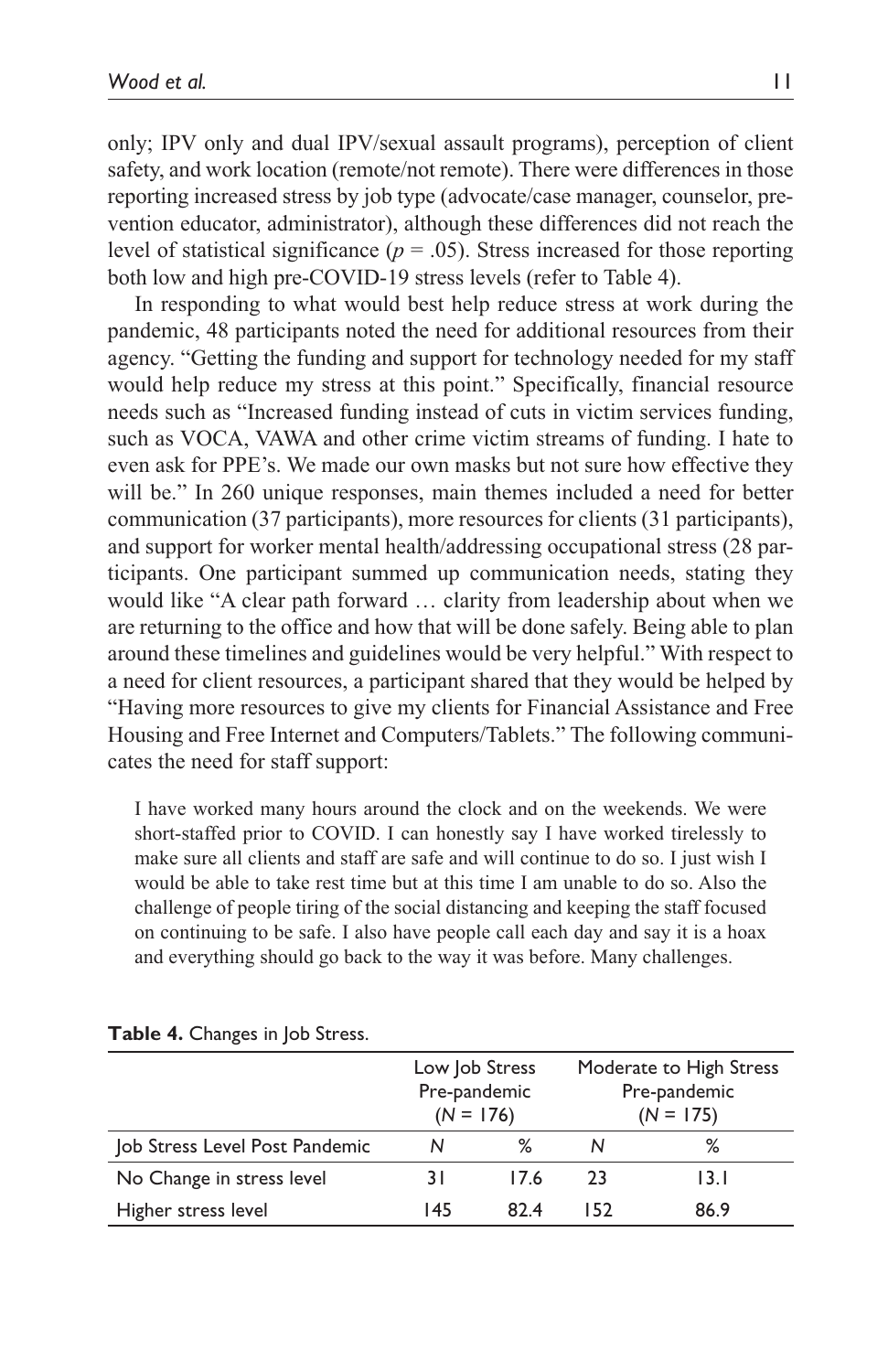Other needs included childcare, health protocols, flexible schedules, and job security. Additionally, 32 participants stated that there was nothing needed for stress reduction or they did not know what would help. "I think I'm already engaging in everything I can to reduce stress." Another worker shared:

I am doing well. I think the transition from working in an assigned office space, moving about at our locations, etc., to working at home, was a bit tough. Now that I have acclimated, participated in weekly "Zoom" meetings, participated in self-care webinars, I am doing ok. The storm has passed, so to speak.

## *Client Safety*

As shown in Table 5, the majority of participants (73.6%) reported that client safety had decreased at least "a little" since the beginning of the pandemic. Participants endorsed a wide variety of safety strategies, including using a text or crisis line, encouraging contact with the police, suggesting the use of social media to connect with others, and conflict de-escalation as the most frequent strategies selected. Participants who reported worse client safety since the pandemic were more likely to endorse 6 or more safety strategies (77% of participants) than those who reported safety levels as the same or improved (60.8% of participants). No differences emerged in number of safety strategies endorsed between those who indicated client safety was the same or improved versus those who indicated client safety had worsened.

In indicating what would most help clients, 270 unique responses revealed that financial resources and assistance for clients would be most effective (70 participants), including, "Ability to help them pay their rent/utility, etc." and "adequate food and money to pay rent." One survey taker added:

My clients are concerned about their financial status. Some of them have children and are single mothers and they really need financial resources since their jobs have decreased due to the pandemic. Some of them are afraid to go to work because they don't want to be infected or infect their children. Some others are concerned about their children's mental health.

Another major theme, referenced by 57 participants, was housing and shelter, including "Housing assistance for when they exit after pandemic" and "increased options for shelter (children's shelter and family violence shelter)." A participant shared "A lot of housing programs are not even taking applications right now which means residents are staying in shelter longer."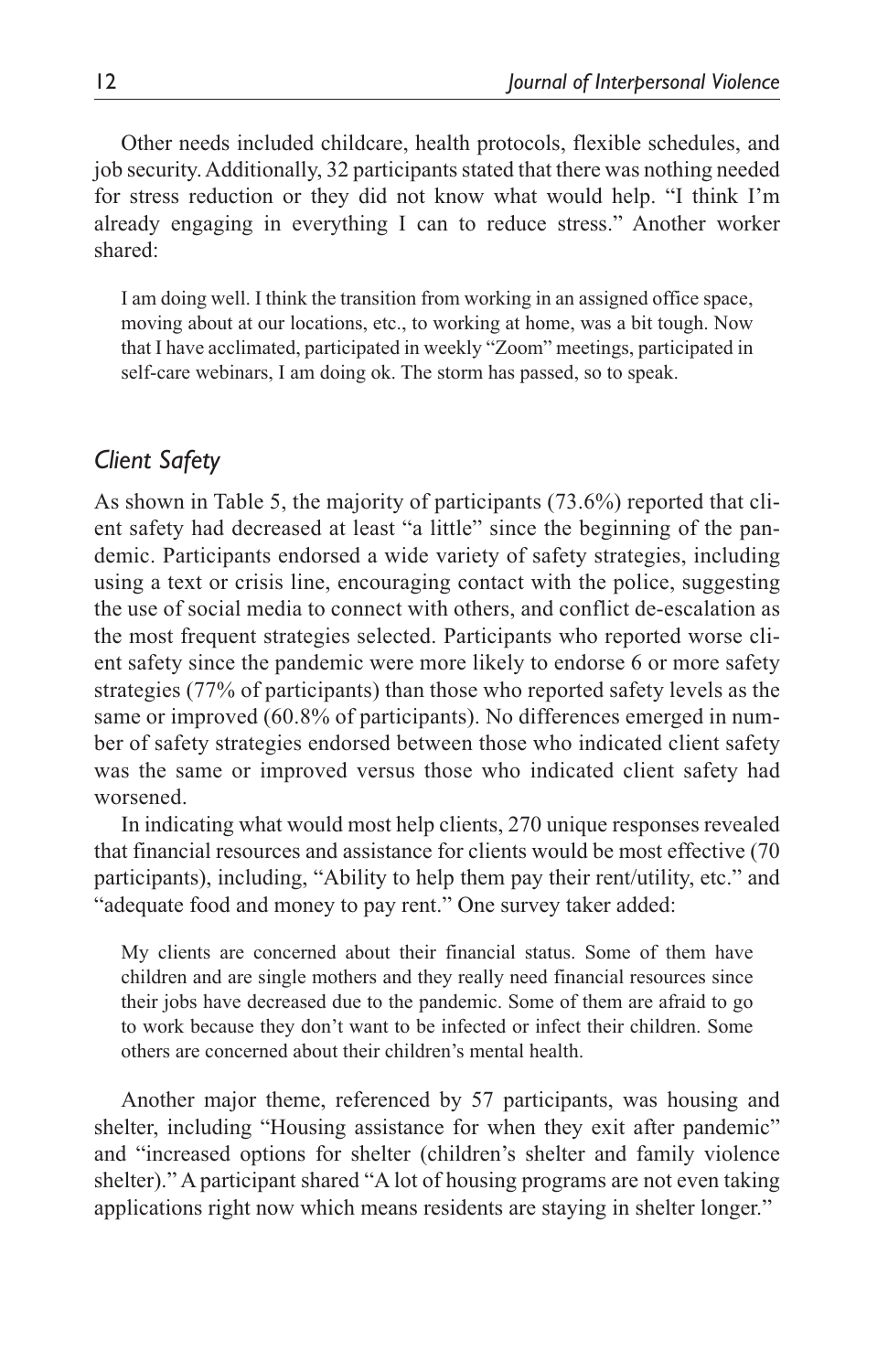| Changes in Client Safety Since Pandemic Began                                         | N   | ℅    |
|---------------------------------------------------------------------------------------|-----|------|
| Safety has decreased a little                                                         | 147 | 44.5 |
| Safety has decreased a lot                                                            | 96  | 29.1 |
| Client safety is the same                                                             | 64  | 19.4 |
| Clients are safer                                                                     | 23  | 7.0  |
| Safety Strategies Discussed                                                           | N   | ℅    |
| Suggesting using a hotline, chat, or text service from a social<br>service agency     | 279 | 89.7 |
| Encouraging calling the police                                                        | 251 | 82.8 |
| Suggesting using social media and phones to connect with other<br>people              | 238 | 79.6 |
| Trying to avoid conflict with people they live with                                   | 240 | 79.2 |
| Offering emergency shelter                                                            | 236 | 77.1 |
| Encouraging them to stay in another home or residence                                 | 226 | 76.1 |
| Teaching conflict de-escalation techniques                                            | 216 | 73.0 |
| Encouraging them to stay in another room from people they live<br>with                | 198 | 66.4 |
| <b>Encouraging calling CPS</b>                                                        | 169 | 59.3 |
| Offering housing programs                                                             | 157 | 55.5 |
| Encouraging them to stay off social media (Facebook, Snapchat,<br>Twitter, Instagram) | 139 | 47.9 |

**Table 5.** Client Safety and Safety Strategies Discussed.

Long term housing options that are sustainable and funded with limited restrictions. we are seeing survivors with little to no income due to abuse or loss because of the coronavirus, and no ability to get jobs right now which is leading to extended stays in shelter with no transitional options.

Forty-six participants mentioned specific resources, such as transportation and food. Access to increased mental health and technology services was referenced by 24 and 21 participants, respectively. One participant, noting the connection between the two shared they would like "Having more staff to help facilitate group and answer crisis calls. Having a Tech person to assist with computer/internet problems."

## **Discussion**

In the face of the coronavirus pandemic, IPV and sexual assault service providers are striving to provide high quality, life-sustaining, and transformative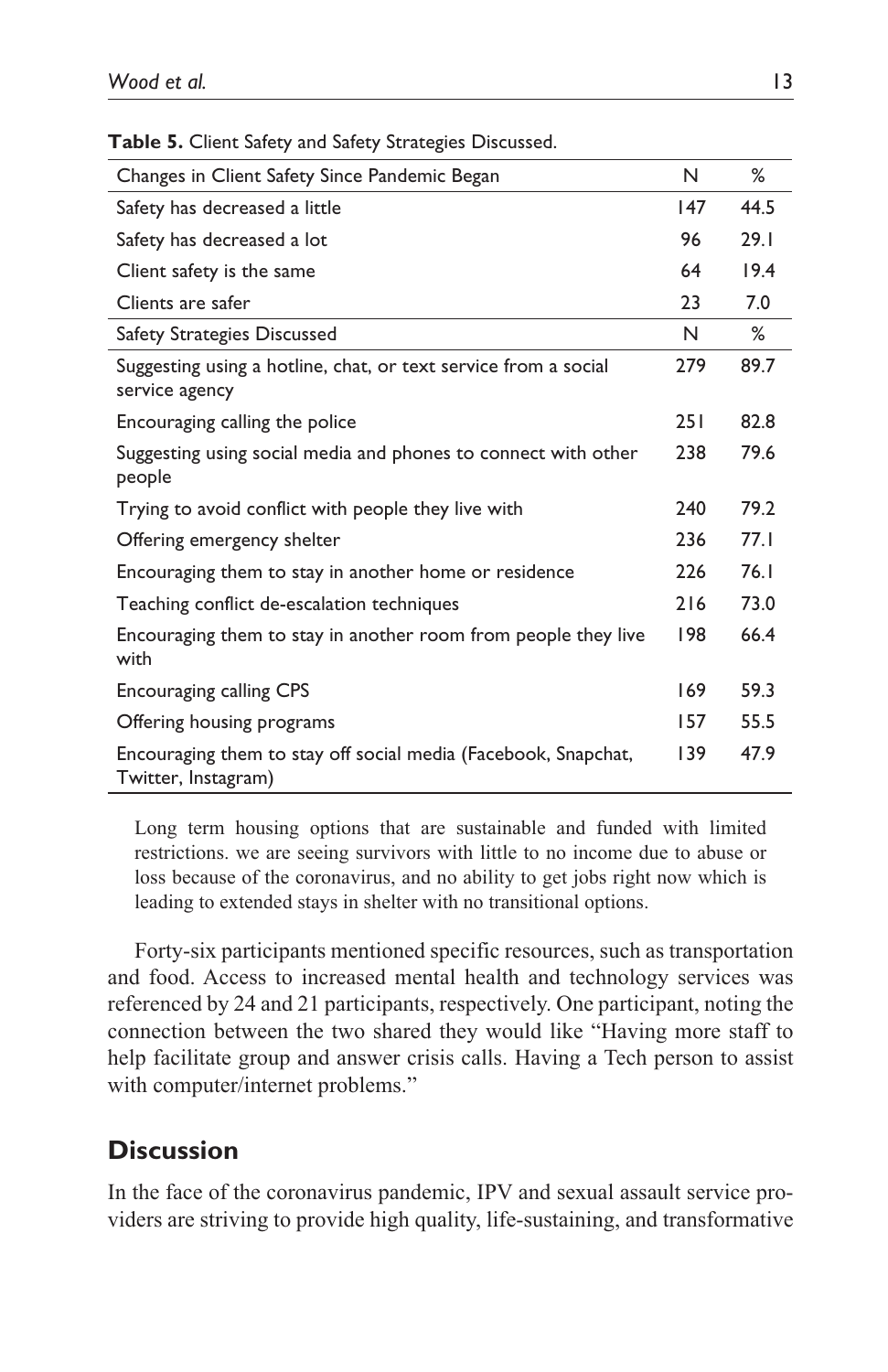services in a new and challenging context. As advocates learn from and with survivors, there is mounting evidence that COVID-19 has created new pathways for abusive partners to increase their power and control within violent relationships, as well as changes to survivors' access to formal and informal supports (Fielding, 2020; Kaukinen, 2020). Helping survivors in the midst of a pandemic has made an already challenging job even more taxing—further complicated by the fact that much of this workforce are also survivors. Thus, in surveying staff, we sought to understand changes in service delivery due to COVID-19, experiences of occupational stress by IPV and sexual assault workers, and strategies for safety planning as social distancing and stay-athome orders continue. Findings indicate that, since the onset of COVID-19, IPV and sexual assault staff have more personal and professional stressors, are challenged by practice adaptations, perceive that their client safety has decreased, and lack the needed resources to help survivors.

#### *Service Adaptations*

Two major service adaptations in the face of the COVID-19 pandemic are clear from both the qualitative and quantitative findings: a reduction in overall service capacity and a move towards remote service provision. Each of these shifts has significant implications for survivors and staff alike. A frequent theme echoed by staff members relates to the combined forces of reduced resources (including fewer available shelter beds due to the implementation of social distancing procedures and reduced financial resources due to the economic downturn) with increased demand for services. Collectively, these factors reduce the capacity of the service sector to meet survivor needs and increase their level of stress; especially alarming given their need to make difficult decisions regarding the allocation of tenuous resources. Increasing financial resources through the use of CARES Act funding and creatively deploying resources made available through state emergency declarations (e.g., using FEMA trailers to increase socially distanced emergency housing capacity) could help agencies address some of these challenges during future pandemics and other crises (e.g., natural disasters). Of particular note is the need for housing for IPV and sexual assault survivors, which was a pressing need prior to the pandemic (Klein et al., 2019). Use of flexible funds and policy protections from evictions may help survivors obtain and keep affordable and safe housing.

Along with reduction in capacity, many advocates reported a shift in the modality of service provision from in person/on-site services to remote, telework, and work from home formats. Nearly half of participants were solely teleworking after the onset of COVID-19, while another 33% were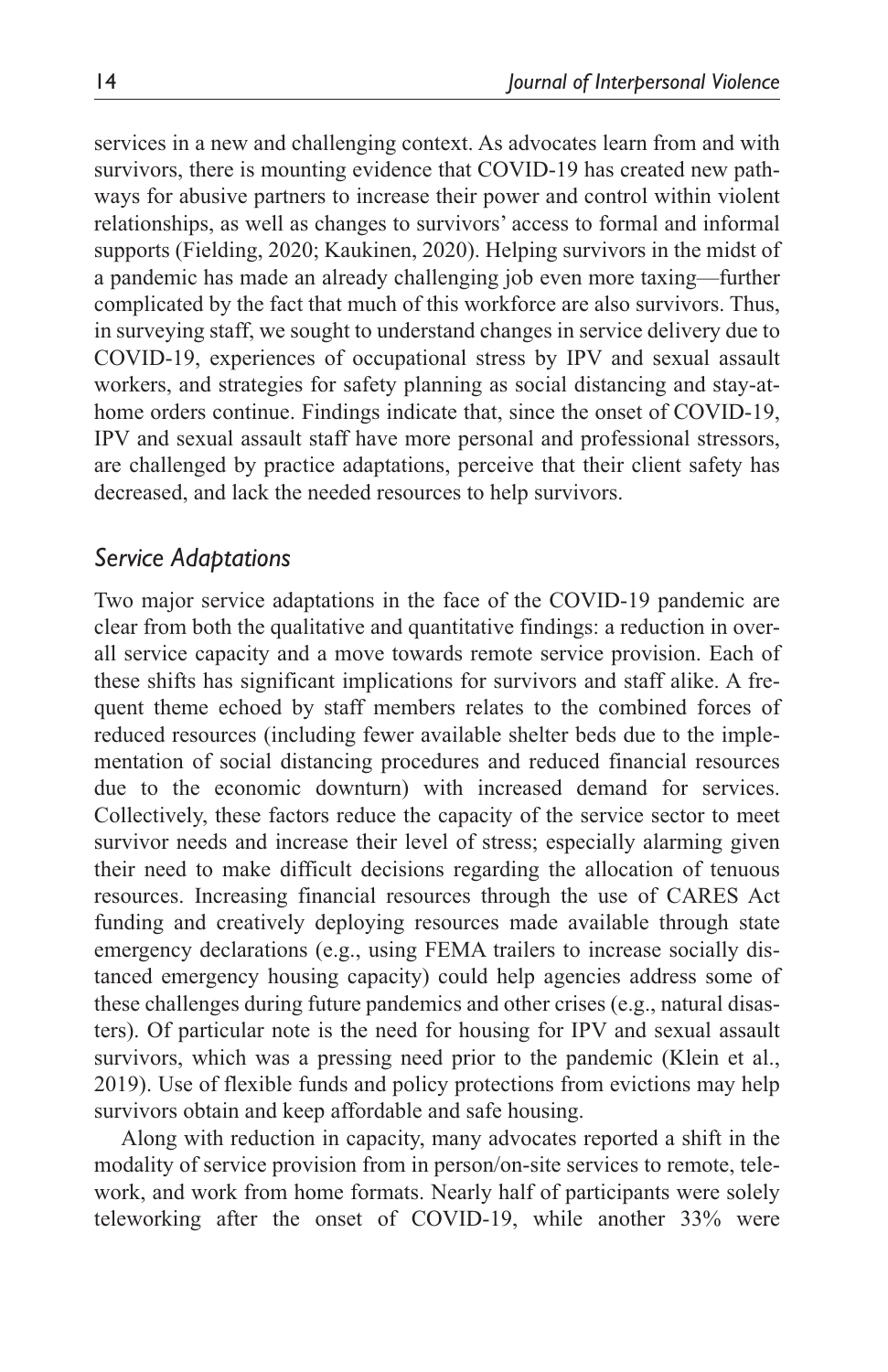combining telework with some site-based work. Accordingly, there was a substantial increase in the use of new technologies to reach clients, with a marked rise in the use of video conferencing platforms in particular. While staff may have previously used texting or e-mail with clients, over half adopted video conference platforms as a service delivery mode in the wake of COVID-19 for the first time. Video-based technologies are viewed as uniquely challenging by staff, with many participants reflecting on their own anxiety related to fears for clients' safety and comfort engaging in safety planning or therapy in a digital space. The extent to which these perceived concerns reflect actual safety risks is unclear and deserving of additional research, especially since advocates reported fewer challenges implementing things such as phone, e-mail, and text-based advocacy. In addition to concerns about the risk of the violent partner's surveillance of sessions and the survivors' comfort engaging in technology, advocates noted the challenges of conducting this emotionally challenging and necessarily private work from their home. The need for separation between a staff member's personal and family space and their stressful work environment was echoed by several participants, which could shape how agencies support teleworking arrangements moving forward to prevent STS and burnout.

## *Safety Planning With Survivors*

Staff was overwhelmingly concerned about the decrease in survivor safety since the onset of the pandemic. While the limited data have been inconsistent (Fielding, 2020; Piquero et al., 2020,), staff indicate that concerns about isolation and increased lethality from stay-at-home orders (Kaukinen, 2020) coupled with reduced resources contribute to more dangerous conditions. The most frequent safety strategies endorsed emphasized connections with formal supports, such as social service agencies and police, followed by deescalation and risk-reduction strategies. Of particular note is that 83% of participants in the current study suggested reaching out to the police, while a similar study revealed that only 18% of survivors reported contacting the police for a safety concern (Wood et al. in press). This discrepancy reiterates the notion that survivors, especially from Black and Brown communities, may not view police or other formal first responders as safe or supportive avenues to address potentially violent situations. These results also highlight the inherently individually focused nature of safety planning, with no onesize-fits-all set of solutions, but rather a unique mix of strategies needed for each situation. Mixed reports emerged for social media, with staff encouraging its' use as a tactic for building informal support while also discouraging its use as a potential vector for surveillance or control. Historically, safety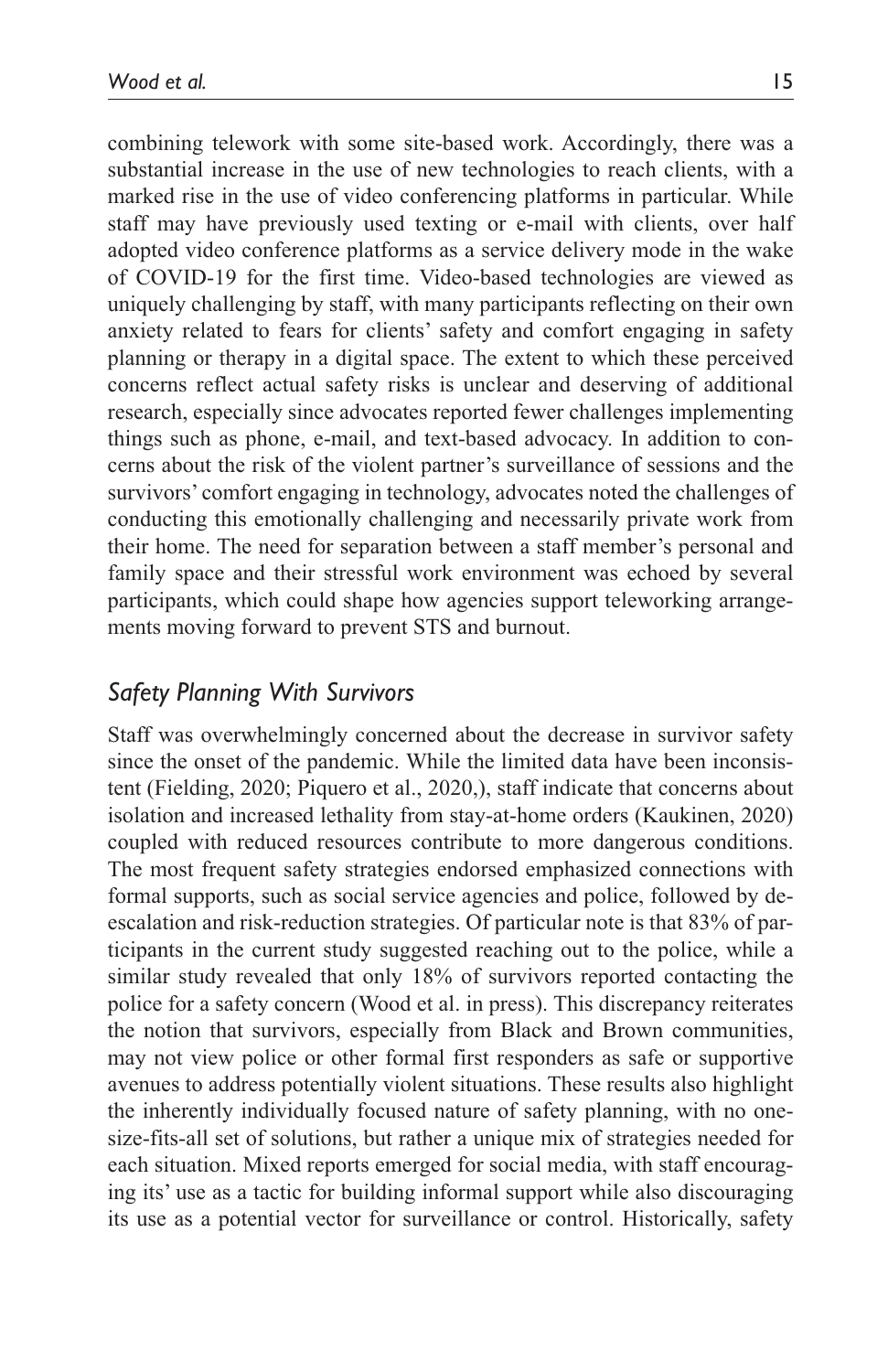planning has been geared toward helping people leave abusive relationships, and focuses heavily on physical escape strategies through formal supports like law enforcement or Child Protective Services. A paradigm shift in the last decade has introduced new mechanisms of safety planning that focus on the needs of those who cannot or do not want to terminate their relationship, or who may not want to engage with law enforcement or other retributive systems (Davies, 2019). Considering the mistreatment of survivors by some law enforcement and other systems, and the context of social distancing and stay-at-home orders, staff may better serve the client by building on the strengths of informal networks and other social service providers.

## *Worker Stress*

Occupational stress is already a major risk for workers in the IPV and sexual assault service field (Authors, 2019; Dworkin et al., 2016; Kulkarni et al., 2013; Slattery & Goodman, 2009). Like essential workers and first responders from other health and social service fields, COVID-19 has only increased these risks for burnout and STS. Indeed, 85% of respondents in this study reported an increase in workplace stress related to the COVID-19. Burnout and STS are detrimental not only to worker wellness, but contribute to turnover and decreased positive client outcomes (Barak et al., 2001). For many staff members, the drive to do IPV and sexual assault work, despite low pay and hazardous conditions, is to help people get safer and contribute to social justice through helping to end violence (Wood, 2014; Bemiller & Williams, 2011). Doing this important work in person is inherently risky in the context of COVID-19, putting both the survivor and the staff member at risk of the virus. For a mission-driven workforce, who give up prestige, income, and more comfortable working conditions to help build the safety and well-being of violence survivors, the feeling of being a potential vector of risk creates a unique cognitive dissonance for staff. Persistent lack of resources, both in terms of being able to provide direct aid to support survivors and with respect to PPE and technology, create additional stress for staff. Although there was no strong evidence for significant loss of hours or jobs in this sample (which was collected early in the COVID-19 crisis, and may not reflect the reality for staff as the economic impacts for agencies cascade over time), it is important to recognize that over one-third of participants had a family member experience reduced hours or lost jobs. This familial economic strain, compounded by the stress of work in an already comparatively low-paying social service field, could contribute to exacerbating the impacts of occupational stress on IPV and sexual assault workers.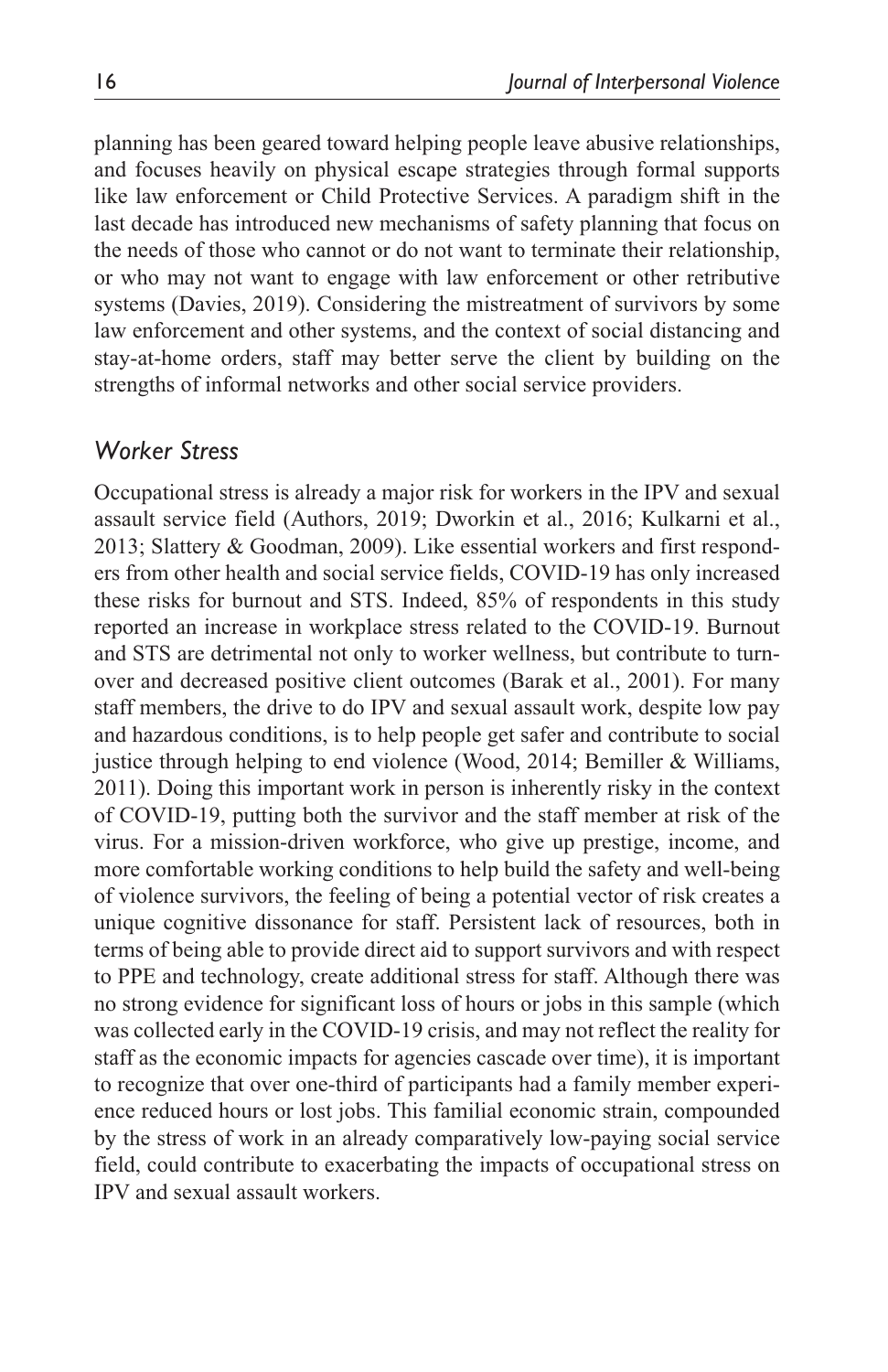Occupational stressors such as burnout and STS may be exacerbated for first responders during the phases of disaster—mitigation, preparedness, response, and recovery (Fogel, 2017), especially for those working with populations who have histories of trauma and violence. As a global disaster, COVID-19 impacts IPV and sexual assault services providers around the world, creating additional strain and stress in the response to, what for many clients, is a dual crisis of violence and a pandemic. Natural disasters may not only exacerbate risk and intensify severity of violence, but may also delay healing and recovery (First et al., 2017). Previous research has documented the disconnect between emergency responses and vulnerable populations during natural disasters (First et al., 2017; Fogel, 2017). Frameworks for addressing IPV and natural disasters include development of collaborations, increasing awareness, ensuring basic needs are met, provide comfort, and connect to long-term resources (First et al., 2017). These frameworks help to build program capacity to address client needs, but notably leave out strategies to reduce occupational stress risk for workers in IPV and sexual assault settings and are limited to emergency stabilization, rather than ongoing crisis.

Given these omissions, results from this study highlight recommendations to improve the response to disasters like COVID-19 in the IPV and sexual assault workforce.

## *Recommendations*

There is a critical need for additional training, infrastructure, and support for virtual modalities to the IPV and sexual assault workforce. As states struggle with providing services to survivors in high-need urban areas and isolated rural areas, implementing and evaluating safe and effective virtual services will enhance the reach of IPV and sexual assault services beyond the pandemic. Evaluation of virtual services is needed to improve the service delivery medium and provide guidance for the field. There is also an urgent need to not only classify IPV and sexual assault essential workers as first responders, but to address occupational stressors experienced during the COVID-19 pandemic. Given the dearth of guidance on occupational stress intervention strategies for this population, future research should focus on individual and agency level interventions to address burnout and STS. Organizational leaders can learn from the varied ideas presented by study participants related to addressing worker stress during COVID-19. For example, ensuring ongoing, consistent, and transparent communication was a clear recommendation, as was ensuring that staff had access to the resources necessary to carry out their roles. Further, hazard pay, counseling, and assistance with material and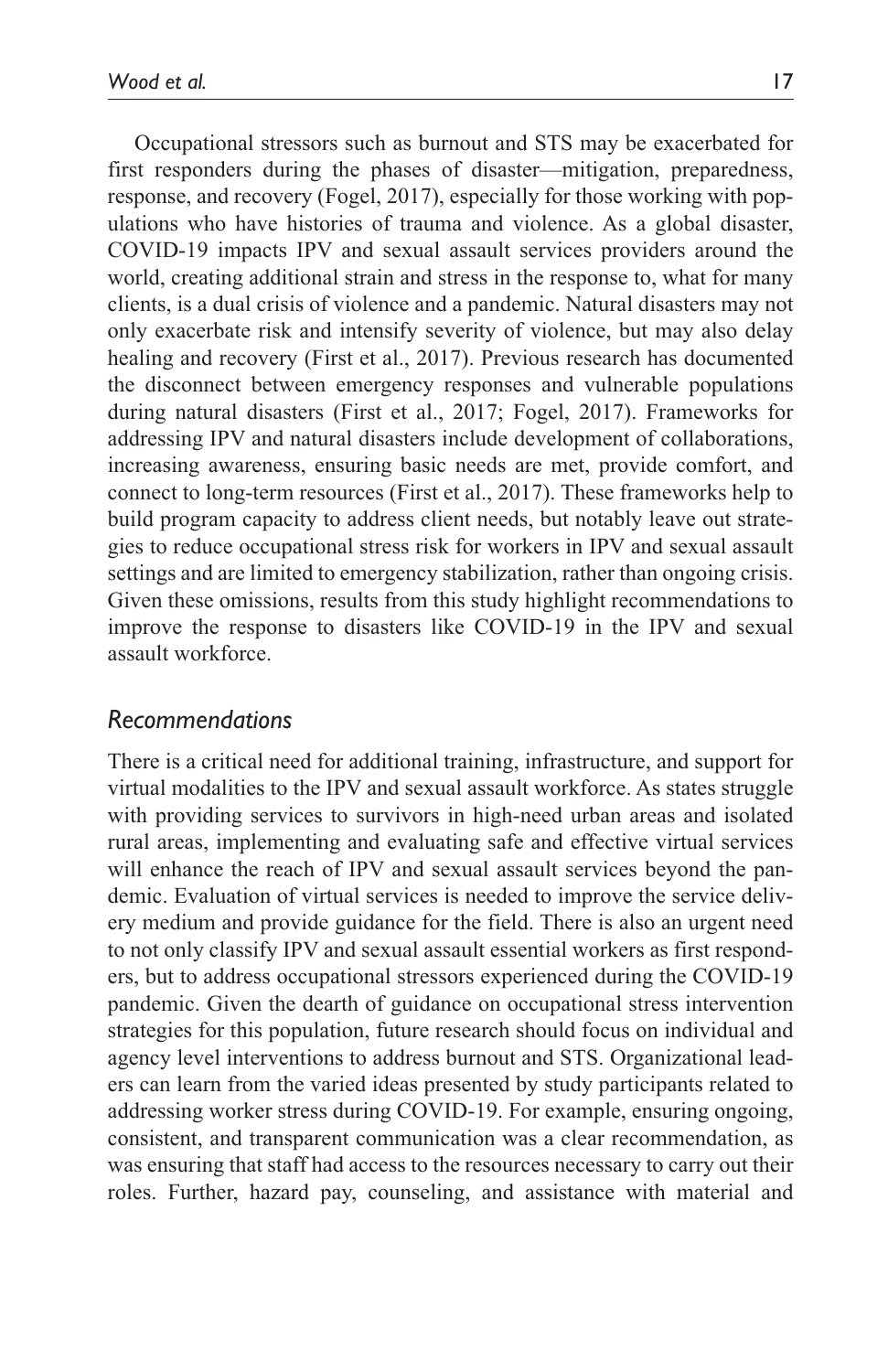resource support such as childcare are essential to minimizing stress impacts in this workforce.

## *Limitations*

The findings and recommendations stemming from this study should be evaluated in light of a number of limitations. First, the convenience sample of IPV and sexual assault service workers should not be viewed as representative of all IPV and sexual assault staff. The substantial majority come from one Southwestern state, and the sample may over-represent those with easy access to technology or those who have experienced less impact from the COVID-19 and social distancing, and thus had more time or emotional bandwidth to participate in a study. The data collection window captured a snapshot at the beginning of the COVID-19 experience, which can tell us a great deal about that moment in time. However, as practices shift and some changes become entrenched, there is ongoing need for longitudinal research to understand how these impacts are unfolding over time. The survey tool was designed to be brief, which was necessary to reduce participant burden in the middle of a global pandemic. Longer and more established measures would have been preferable to capture additional factors that might have contributed to survivor and staff outcomes. Qualitative follow-up interviews are needed to address many of these limitations, and future work should build on these findings to enhance our understanding of staff experiences and safety planning in the post-COVID-19 service landscape.

# **Conclusions**

The COVID-19 pandemic presents a challenge for professionals providing services to survivors of IPV and sexual assault. Based on the experiences of the 352 individuals that participated in this study, data suggest that frontline workers, already at risk for high level of occupational stress, are facing even more challenging conditions in providing services to their clients, sometimes risking their personal health and safety, during the COVID-19 pandemic. Since the onset of the pandemic, service providers across the country have seen increased rates and intensity of IPV, sexual assault, and child maltreatment; however, survivors' ability to access services has declined. Future research is needed to further understand service adaptations, modifications to safety planning with survivors during stay-at-home and social distancing orders, the effect of these conditions on worker stress, and how these will shift in a post-pandemic environment.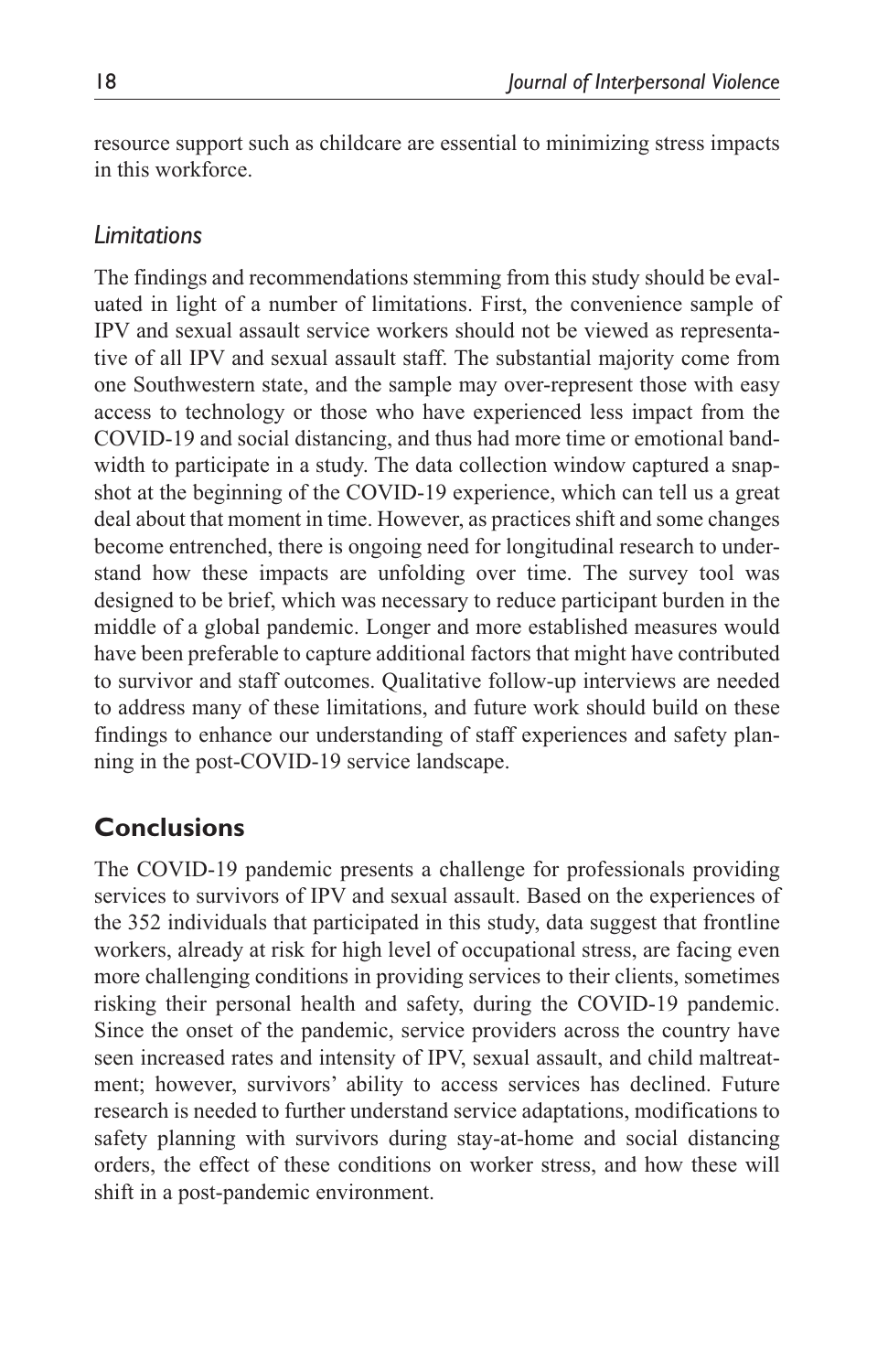#### **Declaration of Conflicting Interests**

The author(s) declared no potential conflicts of interest with respect to the research, authorship, and/or publication of this article.

#### **Funding**

The author(s) received no financial support for the research, authorship, and/or publication of this article.

#### **ORCID iDs**

Leila Wood **D** https://orcid.org/0000-0001-5095-2577

Rachel Voth Schrag **D** Schrag https://orcid.org/0000-0001-5273-9905

Jeff R. Temple https://orcid.org/0000-0003-3193-0510

#### **References**

- Barak, M., Nissly, J., & Levin, A. (2001). Antecedents to retention and turnover among child welfare, social work, and other human service employees: What can we learn from past research? A review and meta-analysis. *Social Service Review*, *75*(4), 625–661.
- Bemiller, M., & Williams, L. S. (2011). The role of adaptation in advocate burnout: A case of good soldiering. *Violence Against Women*, *17*(1), 89–110. https://doi. org/10.1177/1077801210393923
- Boserup, B., McKenney, M., & Elkbuli, A. (2020). Alarming trends in US domestic violence during the COVID-19 pandemic. *American Journal of Emergency Medicine*. https://doi.org/10.1016/j.ajem.2020.04.077
- Braun, V., & Clarke, V. (2006). Using thematic analysis in psychology. *Qualitative Research in Psychology*, *3*,77–101.
- Brignone, L., & Edleson, J. L. (2019). The dating and domestic violence app rubric: Synthesizing clinical best practices and digital health app standards for relationship violence prevention smartphone apps. *International Journal of Human-Computer Interaction*, *35*(19), 1859–1869. https://doi.org/10.1080/10447318.2 019.1574100
- Campbell, J. (2002). Health consequences of intimate partner violence. *The Lancet (British Edition)*, *359*(9314), 1331–1336. https://doi.org/10.1016/s0140- 6736(02)08336-8
- Davies, J. (2009). *Advocacy beyond leaving: Helping battered women in contact with current or former partners*. Futures Without Violence. https://www.futureswithoutviolence.org/advocacy-beyond-leaving-helping-battered-women-in-contactwith-current-or-former-partners/
- Davies, J. (2019). *Victim-defined advocacy beyond leaving: Safer through strategies to reduce violent behavior*. Building Comprehensive Solutions to Domestic Violence, National Resource Center on Domestic Violence.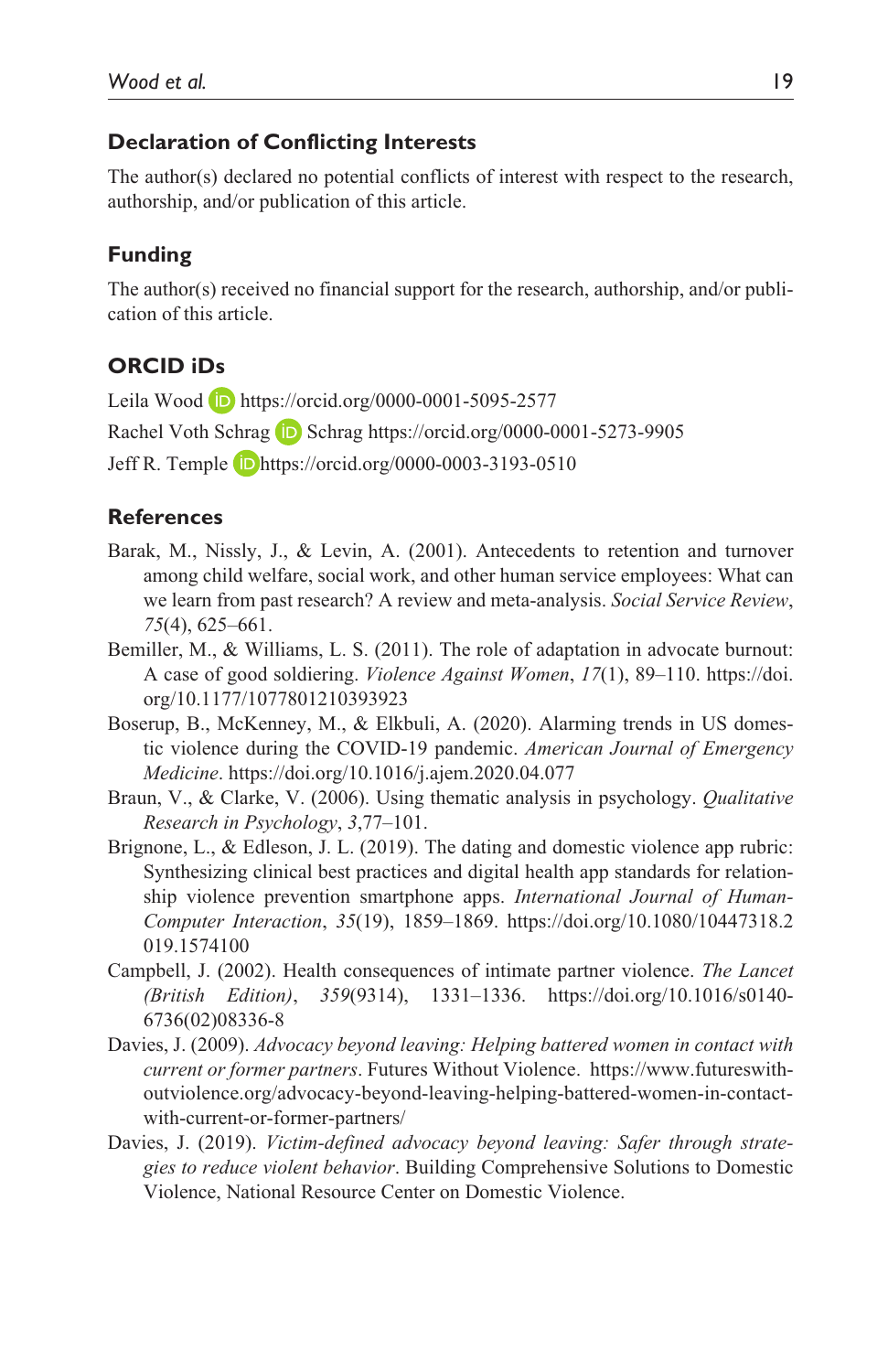- Davies, J. M., & Lyon, E. (2014). *Domestic violence advocacy: Complex lives/difficult choices* (2nd ed.). SAGE Publications.
- Dworkin, E. R., Sorell, N. R., & Allen, N. E. (2016). Individual- and setting-level correlates of secondary traumatic stress in rape crisis center staff. *Journal of Interpersonal Violence*, *31*(4), 743–752. https://doi.org/10.1177/0886260514556111
- Eden, K. B., Perrin, N. A., Hanson, G. C., Messing, J. T., Bloom, T. L., Campbell, J. C., Gielen, A. C., Clough, A. S., Barnes-Hoyt, J. S., & Glass, N. E. (2015). Use of online safety decision aid by abused women: Effect on decisional conflict in a randomized controlled trial. *American Journal of Preventive Medicine*, *48*(4), 372–383.
- Fielding, S. (2020). *In quarantine with an abuser: Surge in domestic violence reports linked to coronavirus*. The Guardian. https://www.theguardian.com/usnews/2020/apr/03/coronavirus-quarantine-abuse-domestic-violence
- First, J. M., First, N. L., & Houston, J. B. (2017). Intimate partner violence and disasters: A framework for empowering women experiencing violence in disaster settings. *Affilia*, *32*(3), 390–403.
- Fogel, S. J. (2017). Reducing vulnerability for those who are homeless during natural disasters. *Journal of Poverty*, *21*(3), 208–226. https://doi.org/10.1080/10875549 .2016.1141384
- Freidman, C. (2020). *The role of victim service providers in mitigating increased risk for family violence during the COVID-19 crisis*. Research to Policy Collaboration. https://www.research2policy.org/covid19-victim-service-providers
- Glasheen, K. J., Schochet, I., & Campbell, M. A. (2016). Online counselling in secondary schools: Would students seek help by this medium? *British Journal of Guidance & Counselling*, *44*(1), 108–122.
- Gray, M., Hassija, C., Jaconis, M., Barrett, C., Zheng, P., Steinmetz, S., & James, T. (2015). Provision of evidence-based therapies to rural survivors of domestic violence and sexual assault via Telehealth: Treatment outcomes and clinical training benefits. *Training and Education in Professional Psychology*, *9*(3), 235–241.
- Jaramillo, C. (2020). Family violence rose 12.5% during shelter-at-home orders, UT-Dallas study finds. *The Dallas Morning News*. https://www.dallasnews. com/news/crime/2020/05/19/ut-dallas-study-finds-family-violence-increased-125-during-shelter-at-home-orders/
- Kaukinen, C. (2020). When stay-at-home orders leave victims unsafe at home: Exploring the risk and consequences of intimate partner violence during the COVID-19 pandemic. *American Journal of Criminal Justice*. https://doi. org/10.1007/s12103-020-09533-5
- Klein, L. B., Chesworth, B. R., Howland-Myers, J. R., Rizo, C. F., & Macy, R. J. (2019). housing interventions for intimate partner violence Survivors: A systematic review. *Trauma, Violence, and Abuse*. https://doi.org/10.1177/1524838019836284
- Kulkarni, S., Bell, H., Hartman, J. L., & Herman-Smith, R. L. (2013). Exploring individual and organizational factors contributing to compassion satisfaction, secondary traumatic stress, and burnout in domestic violence service providers.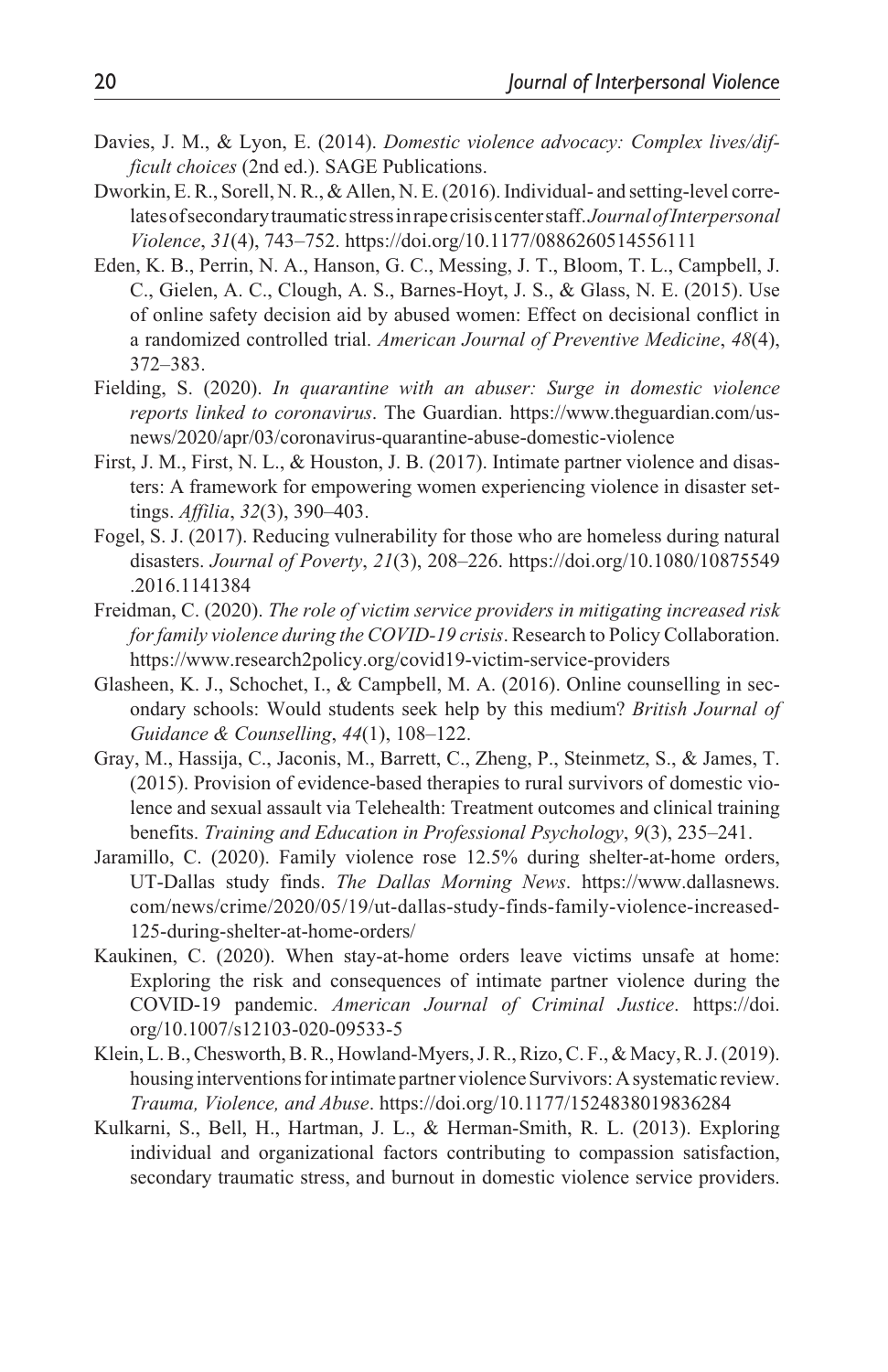*Journal of the Society for Social Work and Research*, *4*(2), 114–130. https://doi. org/10.5243/jsswr.2013.8

- Messing, J. T., Ward-Lasher, A., Thaller, J., & Bagwell-Gray, M. E. (2015). The state of intimate partner violence intervention: Progress and continuing challenges. *Social Work 60*(4), 305–313. https://doi.org/10.1093/sw/swv027
- National Domestic Violence Hotline (NDVH). (2020). *COVID-19 special report*. https://www.thehotline.org/wp-content/uploads/sites/3/2020/06/2005-TheHotline-COVID19-report\_final.pdf
- Nesmith, A. (2018). Reaching young people through texting-based crisis counseling: Process, benefits, and challenges. *Advances in Social Work*, *18*(4), 1147–1164. https://doi.org/10.18060/21590
- Piquero, A. R., Riddell, J. R., Bishopp, S. A., Narvey, C., Reid, J. A., & Piquero, N. L. (2020). Staying home, staying safe? A short-term analysis of COVID-19 on Dallas domestic violence. *American Journal of Criminal Justice*. https://doi. org/10.1007/s12103-020-09531-7
- Rempel, E., Donelle, L., Hall, J., & Rodger, S. (2019). Intimate partner violence: A review of online interventions. *Informatics for Health and Social Care*, *44*(2), 204–219. https://doi.org/10.1080/17538157.2018.1433675
- Slattery, S. M., & Goodman, L. A. (2009). Secondary traumatic stress among domestic violence advocates: Workplace risk and protective factors. *Violence Against Women*, *15*(11), 1358–1379. https://doi.org/10.1177/1077801209347469
- Voth Schrag, R., Wood, L., Wachter, K., & Kulkarni, S. (in press). Compassion fatigue among the intimate partner violence and sexual assault workforce: Enhancing organizational practice. *Violence Against Women.*
- Wood, L. (2014). Domestic Violence Advocacy (Doctoral Dissertation). https:// scholarworks.iupui.edu/bitstream/handle/1805/5605/Wood\_Leila\_Dissertation\_ April30.pdf;sequence=1
- Wood, L., Baumler, E., Voth Schrag, R. J., Guillot-Wright, S., \*Hairston, D., Temple, J. R., & \*Torres, E. (in press, 2020). "Don't know where to go for help": Safety and economic needs among violence survivors during the COVID-19 pandemic. Accepted at *Journal of Family Violence.*
- Wood, L., Wachter, K., Rhodes, D. M., & \*Wang, A. (Online first, 2019). Turnover intention and job satisfaction among intimate partner violence and sexual assault professionals. *Violence and Victims.*
- Wood, L., Wachter, K., \*Wang, A., Kammer-Kerwick, M., & Busch-Armendariz, N. B. (2017). *The Victim Services Occupation, Information, and Compensation Experiences Survey (VOICE): Technical Report.* http://sites.utexas.edu/idvsa/ research/intimate-partner-violence-domestic-violence/
- World Health Organization (WHO). (2020). *COVID-19 and violence against women: What the health sector/system can do*. https://www.who.int/reproductivehealth/ publications/vaw-covid-19/en/